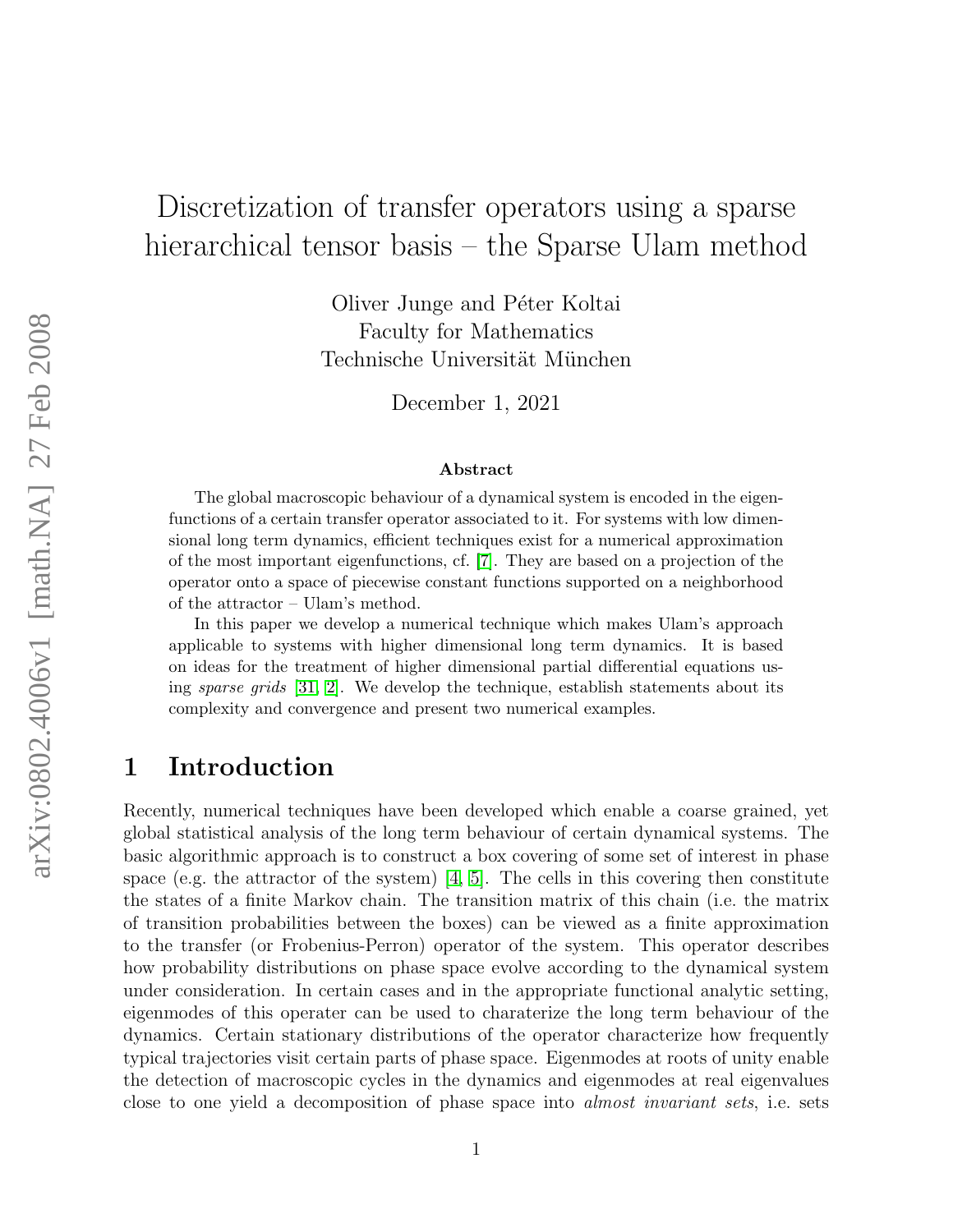for which the probability for a typical point to be mapped back into the set is large [\[7\]](#page-20-0). The latter concept has e.g. been used in order to detect and compute biomolecular conformations, cf. [\[9,](#page-21-0) [26,](#page-22-1) [28,](#page-22-2) [27,](#page-22-3) [10\]](#page-21-1).

Formally, the construction of the Markov chain can be viewed as projecting the transfer operator onto the space of functions which are piecewise constant on the elements of the box covering. Ulam conjectured [\[30\]](#page-22-4) that for maps on the interval, the stationary distribution of the chain converges to an invariant density (i.e. a stationary distribution) of the map. This has been proved for certain expanding maps by Li [\[25\]](#page-22-5) and since then for various special classes of maps or stochastic processes also in higher dimensions [\[12,](#page-21-2) [11,](#page-21-3) [15,](#page-21-4) [13,](#page-21-5) [16,](#page-21-6) [7\]](#page-20-0).

Ulam's method in combination with the subdivision approach from [\[4,](#page-20-2) [5\]](#page-20-3) for the computation of the box covering works fine for systems with a low dimensional attractor, cf. also [\[3,](#page-20-4) [8\]](#page-21-7). For systems with higher dimensional long term dynamics the approach becomes inefficient due to the curse of dimension: the number of boxes in the covering scales exponentially in the dimension of the attractor. Adaptive approaches to the construction of the box covering [\[6,](#page-20-5) [21\]](#page-22-6) do not remedy this fact.

In this paper we propose to attack this discretization task using ideas from *sparse* grids [\[29,](#page-22-7) [31,](#page-22-0) [2\]](#page-20-1). In this approach, which is e.g. being used in the numerical solution of partial differential equations on higher dimensional domains, a basis of  $[0,1]^d$  is build from a hierarchical basis of [0, 1] via a tensor product construction. The entire basis can be decomposed into subspaces which are spanned by basis functions of the same level of the 1d hierarchy in each factor. To each subspace one can associate its approximation benefit and its cost (which is typically given by its dimension). The idea of the sparse grid approach is to assemble a finite dimensional approximation space by choosing only those subspaces whith the highest benefit to cost ratio.

In order to discretize the Frobenius-Perron operator, we employ a piecewise constant sparse hierarchical tensor basis (i.e. using the Haar system as the underlying 1d basis). sparse merarcincal tensor basis (i.e. using the riaal system as the underlying 1d basis).<br>This basis provides an approximation error of  $\mathcal{O}(n^{-1} \cdot (\log \sqrt{n})^{d-1})$  for functions with This basis provides an approximation error of  $O(n \cdot (\log \sqrt{n})^d)$  for functions with<br>bounded first derivatives, requiring a computational effort of  $O(n \cdot (\log \sqrt{n})^{d-1})$  (where  $n$  denotes the number of degrees of freedom in one coordinate direction and  $d$  is the dimension of phase space). In comparison, the standard Ulam basis requires  $\mathcal{O}(n^d)$  basis functions in order to obtain an approximation error of  $\mathcal{O}(n^{-1})$ .

The paper is structured as follows: in Section [2.1](#page-2-0) we collect relevant basic concepts from dynamical systems theory, in particular Ulam's method. In Section [3](#page-5-0) we develop the Sparse Ulam method by constructing the hierarchical tensor basis, deriving approximation properties, outlining the construction of the optimal approximation subspace and comparing cost and accuracy of the new method with the standard Ulam approach. The section closes with statements about the convergence properties. In Section [4](#page-10-0) we collect considerations concerning an efficient implementation of our approach. In particular, we derive estimates on the computational effort as a function of the required accuracy. Section [5](#page-17-0) presents two numerical examples: a comparison with Ulam's method for a three dimensional map with a smooth invariant density and a computation of the leading eigenfunctions of the transfer operator for a four-dimensional map, constructed via a tensor product from two two-dimensional standard maps.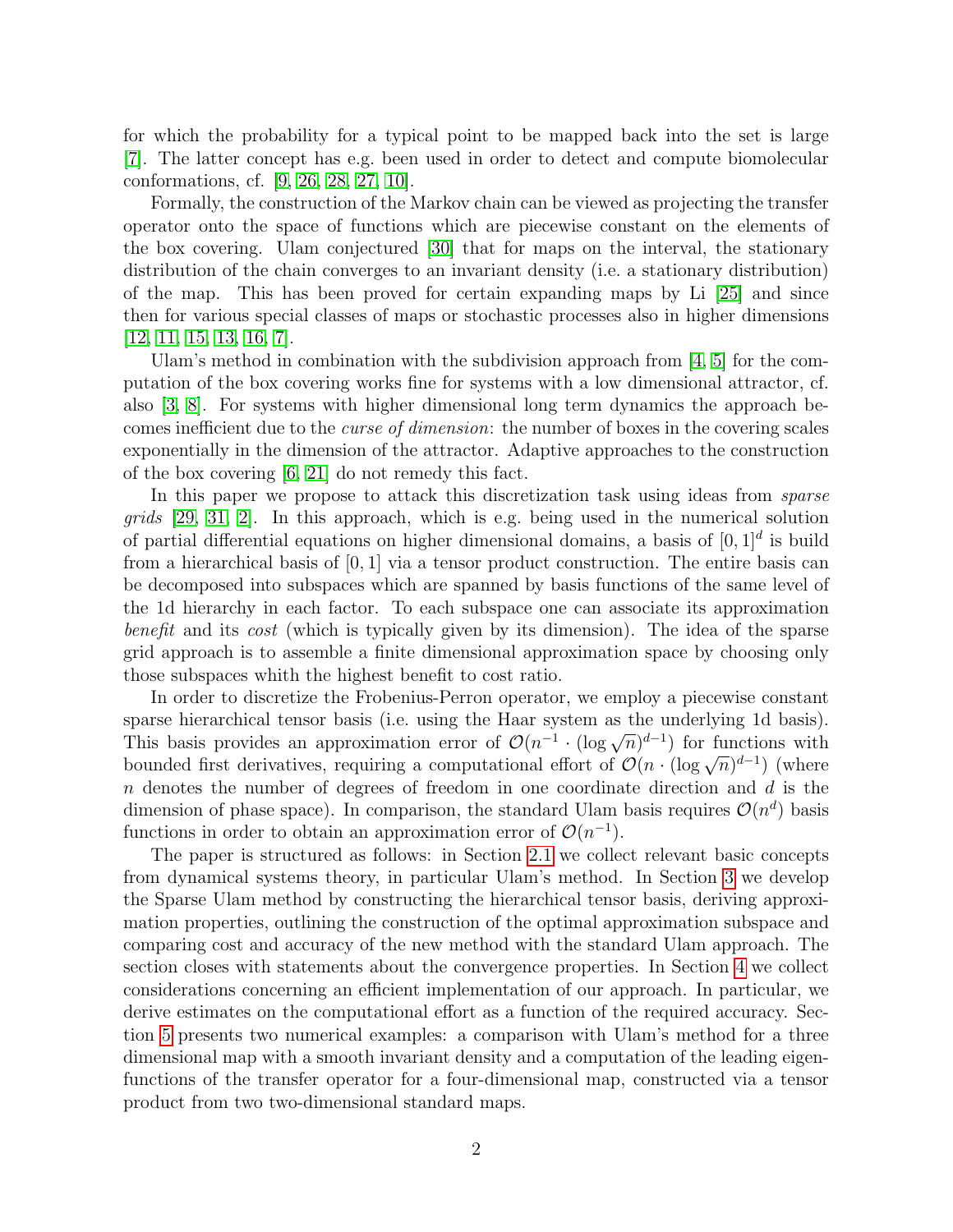Our implementation of the Sparse Ulam method as well as the code for the example computations is freely available from the homepage of the authors.

# <span id="page-2-3"></span>2 Transfer operators and Ulam's method

### <span id="page-2-0"></span>2.1 Long term dynamics and the Frobenius-Perron operator

Let  $S: X \to X, X \subset \mathbb{R}^d$ , be a discrete dynamical system which is measureable w.r.t the Borel- $\sigma$ -algebra  $\beta$  on X. Let  $\mathcal{M}_{\mathbb{C}}$  be the set of all bounded complex valued measures on  $(X,\mathcal{B})$  and  $\mathcal{M} \subset \mathcal{M}_{\mathbb{C}}$  be the subset of probability measures. The Frobenius-Perron operator (or transfer operator)  $P : \mathcal{M}_{\mathbb{C}} \to \mathcal{M}_{\mathbb{C}}$ ,

<span id="page-2-2"></span>
$$
P\mu = \mu \circ S^{-1},\tag{2.1}
$$

describes how (probability) measures on phase space evolve according to the dynamics defined by S. A measure is called *invariant* if it is a fixed point of P. A set  $A \subset X$  is called invariant if  $A = S^{-1}(A)$ . An invariant probability measure  $\mu$  is ergodic if every invariant set has either full or zero  $\mu$ -measure. Birkhoff's *ergodic theorem* [\[1\]](#page-19-0) states that ergodic measures characterize the long time behaviour of the system: Let  $\mu$  be ergodic and  $\varphi: X \to \mathbb{R}$  be a *µ*-integrable *observable*, then

<span id="page-2-1"></span>
$$
\lim_{n \to \infty} \frac{1}{n} \sum_{k=0}^{n-1} \varphi(S^k(x)) = \int_X \varphi \, \mathrm{d}\mu \tag{2.2}
$$

for  $\mu$ -almost all  $x \in X$ .

**Definition 2.1:** A probability measure  $\mu$  is called *SRB measure* or *natural invariant measure* if [\(2.2\)](#page-2-1) holds for continuous observables  $\varphi$  and all points  $x \in U$  in a set  $U \subset X$ with positive Lebesgue measure.

SRB measures are defined via a property which we would like them to have. But how does one see whether a measure is SRB? After all, equation [\(2.2\)](#page-2-1) is not easy to check in general. On the other hand, if  $\mu$  is an ergodic measure which is absolutely continuous w.r.t. the Lebesgue-measure m, i.e. if there is a *density* f with  $\mu(A) = \int_A f \ dm$  for all measurable A, then  $\mu$  is SRB.

Using [\(2.1\)](#page-2-2), we can directly define the Frobenius-Perron operator on Lebesgue integrable functions  $f: X \to \mathbb{C}$ :

$$
\int_{A} Pf \, dm = \int_{S^{-1}(A)} f \, dm \qquad \forall A \in \mathcal{B}.
$$
\n(2.3)

If S is differentiable, we obtain the explicit expression

$$
Pf(x) = \sum_{y \in S^{-1}(x)} \frac{f(y)}{|DS(y)|}.
$$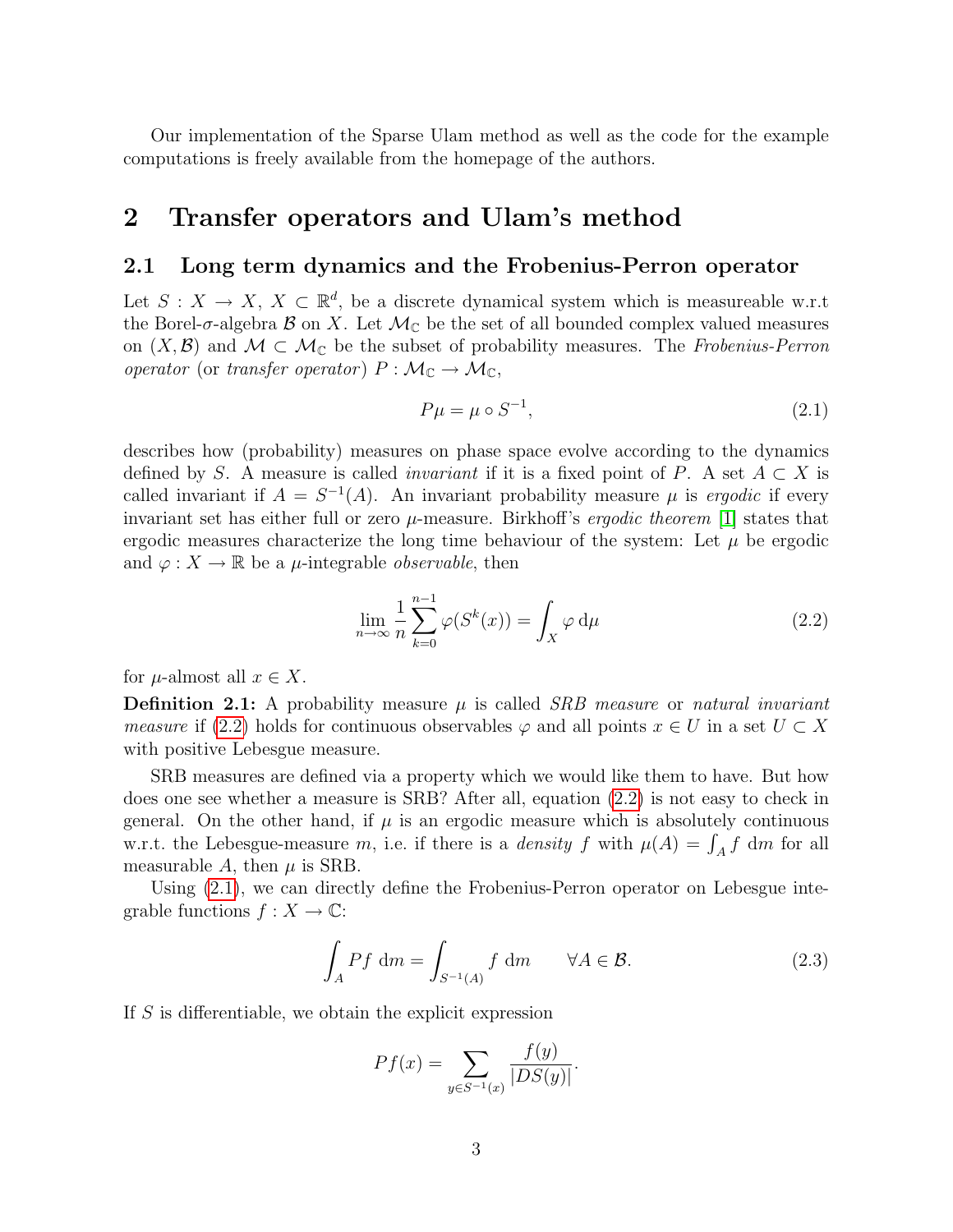### 2.2 Almost invariance

Invariant measures (or densities) are fixed points of the Frobenius-Perron operator, i.e. eigenmeasures resp. -functions at the eigenvalue 1. Eigenvectors at eigenvalues close to one are related to almost invariant sets: Intuitively, an almost invariant set of S is a subset  $A \subset X$  such that the *invariance ratio* 

$$
\rho_m(A) := \frac{m(S^{-1}(A) \cap A)}{m(A)}
$$

is close to 1, i.e. a point which is chosen randomly from  $A$  with respect to the measure  $m$ maps into A with high probability. More precisely, we say that

**Definition 2.2:** A subset  $A \subset X$  is  $\rho$ *-almost-invariant* w.r.t. the probability measure  $\mu$ if  $\mu(A) \neq 0$  and

$$
\rho_{\mu}(A) = \varrho. \tag{2.4}
$$

Let  $\nu \in \mathcal{M}_{\mathbb{C}}$  be an eigenmeasure of P at an eigenvalue  $\lambda \neq 1$ . Since  $\lambda \nu(X) =$  $(P\nu)(X) = \nu(S^{-1}(X)) = \nu(X)$ , it follows that  $\nu(X) = 0$ . In particular, if  $\lambda < 1$  and  $\nu$ are real, then there are two positive real measures  $\nu^+, \nu^-$  with disjoint supports such that  $\nu = \nu^+ - \nu^-$  (Hahn-Jordan decomposition). The following theorem relates the invariance ratios of the supports of  $\nu^+$  and  $\nu^-$  to the eigenvalue  $\lambda$ .

**Theorem 2.3:** [\[7\]](#page-20-0) Let  $\nu$  be a normalized<sup>[1](#page-3-0)</sup> eigenmeasure of P at the real eigenvalue  $\lambda < 1$ . Then

$$
\rho_{|\nu|}(A^+) + \rho_{|\nu|}(A^-) = \lambda + 1,\tag{2.5}
$$

where  $A^+$  = supp  $\nu^+$  and  $A^-$  = supp  $\nu^-$ .

### <span id="page-3-1"></span>2.3 Ulam's method

In order to approximate the (most important) eigenfunctions of the Frobenius-Perron operator, we have to discretize the corresponding infinite dimensional eigenproblem. Ulam [\[30\]](#page-22-4) proposed to project the  $L^1$  eigenvalue problem  $Pf = \lambda f$  into a finite dimensional subspace of piecewise constant functions: Let  $(V_n)_{n\in\mathbb{N}}$  be a sequence of approximation subspaces of  $L^1$  with dim  $V_n = n$  and let  $Q_n : L^1 \to V_n$  be corresponding projections into  $V_n$ . The sequences  $(V_n)$  and  $(Q_n)$  should be chosen such that  $Q_n$  converges pointwise to the identity on  $L^1$ . We define the *discretised Frobenius-Perron operator* as

$$
P_n := Q_n P \mid_{V_n}.
$$

We now choose the approximation spaces to be spanned by piecewise constant functions. To this end, let  $\mathcal{X}_n = \{X_1, \ldots, X_n\}$  be a disjoint partition of X with  $m(X_i) \to 0$ as  $n \to \infty$ . Define  $V_n := \text{span}\{\chi_1, \ldots, \chi_n\}$ , where  $\chi_i$  denotes the characteristic function of  $X_i$ .

Further, let

$$
Q_n h := \sum_{i=1}^n c_i \chi_i \quad \text{with} \quad c_i := \frac{1}{m(I_i)} \int_{I_i} h \, dm,
$$

<span id="page-3-0"></span><sup>1</sup>i.e.  $|\nu|(X) = 1$ .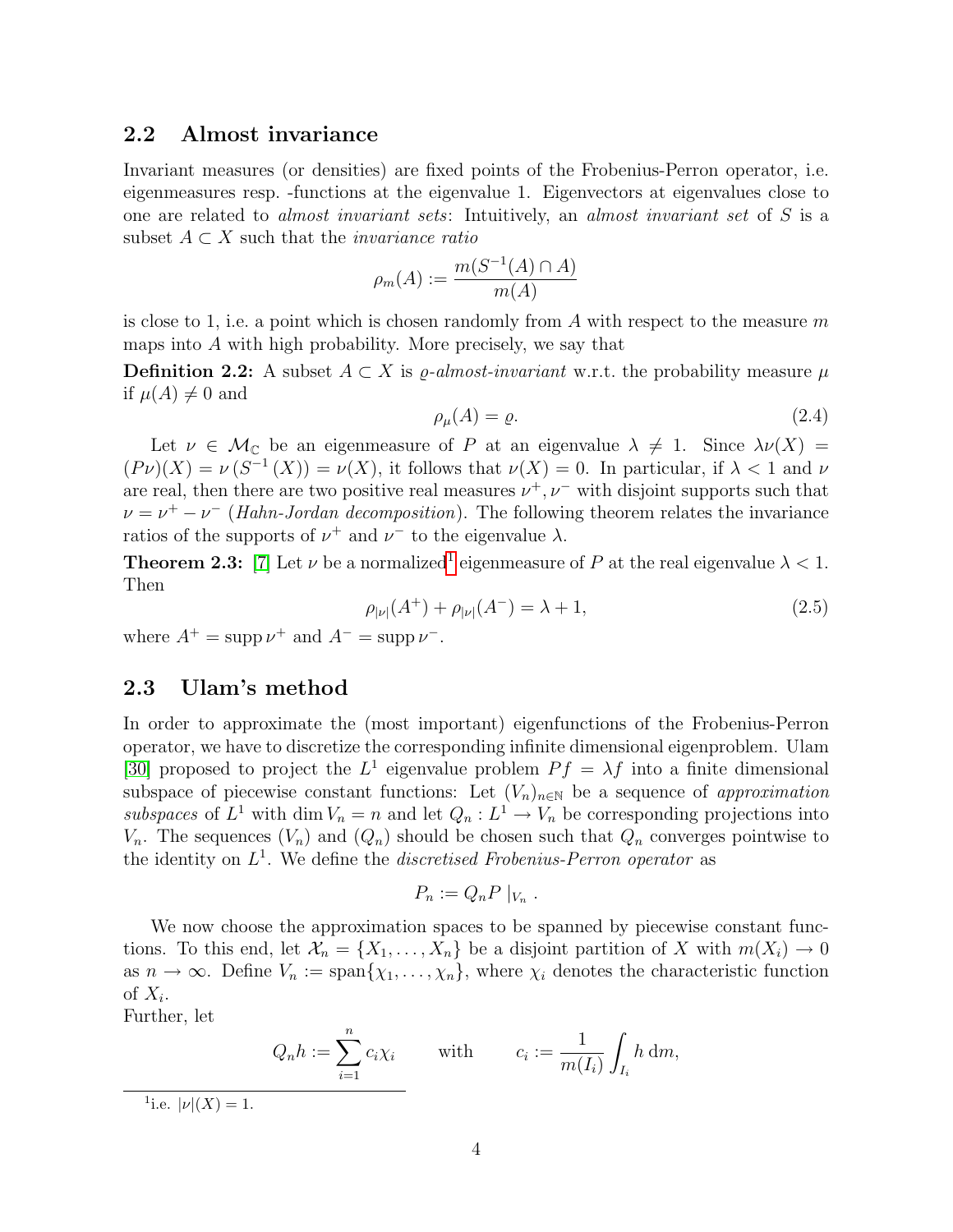yielding  $P_n\Delta_n^+ \subseteq \Delta_n^+$  and  $P_n\Delta_n \subseteq \Delta_n$ , where  $\Delta_n := \{h \in V_n : \int |h| \, dm = 1\}$  and  $\Delta_n^+ := \{h \in \Delta_n : h \geq 0\}$ . Due to Brouwer's fixed point theorem there always exists an approximative invariant density  $f_n = P_n f_n \in \Delta_n^+$ . The matrix representation of the linear map  $P_n: \Delta_n \to \Delta_n$  w.r.t. the basis of characteristic functions is given by the transition matrix with entries

<span id="page-4-0"></span>
$$
p_{ij} = \frac{m(X_j \cap S^{-1}(X_i))}{m(X_j)}.
$$
\n(2.6)

Ulam conjectured [\[30\]](#page-22-4) that if P has a unique stationary density f, then a sequence  $(f_n)_{n\in\mathbb{N}}$ converges to f in  $L^1$ . It is still an open question under which conditions on S this is true in general. Li [\[25\]](#page-22-5) proved the conjecture for expanding, piecewise continuous interval maps, Ding an Zhou [\[13\]](#page-21-5) for the corresponding multidimensional case.

In [\[7\]](#page-20-0), Ulam's method was applied to a small random perturbation of  $S$  which might be chosen such that the corresponding transfer operator is compact on  $L^2$ . In this case, perturbation results [\[23\]](#page-22-8) (section IV.3.5.) for the spectrum of compact operators imply convergence.

### <span id="page-4-2"></span>2.4 Computing the transition matrix

The computation of one matrix entry  $(2.6)$  requires a d-dimensional quadrature. A standard approach to this is Monte-Carlo quadrature (also cf. [\[20\]](#page-22-9)), i.e.

$$
p_{ij} \approx \frac{1}{K} \sum_{k=1}^{K} \chi_i\left(S(x_k)\right),\tag{2.7}
$$

where the points  $x_1, \ldots, x_K$  are chosen i.i.d from  $X_i$  according to a uniform distribution. In [\[19\]](#page-22-10), a recursive exhaustion technique has been developed in order to compute the entries to a prescribed accuracy. However, this approach relies on the availability of local Lipschitz estimates on  $S$  which might not be cheaply computable in the case that  $S$  is given as the time-T-map of a differential equation.

For the Monte-Carlo technique, consider a uniform partition of the unit cube into  $M<sup>d</sup>$  congruent cubes of edge length  $1/M$ . Let  $P<sub>M</sub>$  denote the transition matrix for this partition and let  $P_M$  be its Monte-Carlo approximation. According to the central limit theorem (and its error-estimate, the Berry-Esséen theorem [\[14\]](#page-21-8)) we have<sup>[2](#page-4-1)</sup>

$$
|\tilde{p}_{ij} - p_{ij}| \le 1/\sqrt{K} \tag{2.8}
$$

for the absolute error of the entries of  $\tilde{P}_M$ . As a consequence, we need

$$
\varrho \gtrsim \frac{M^d}{TOL^2} \tag{2.9}
$$

sample points in total in order to achieve an absolute error of less than  $TOL$  for all the entries  $p_{ij}$ . Note that the accuracy of the entries of  $P_M$  imposes a restriction on the achievable accuracy of the eigenvectors of  $P_M$ .

<span id="page-4-1"></span><sup>&</sup>lt;sup>2</sup>We write  $a(K) \le b(K)$  if there is a constant  $c > 0$  independet of K such that  $a(K) \le cb(K)$ .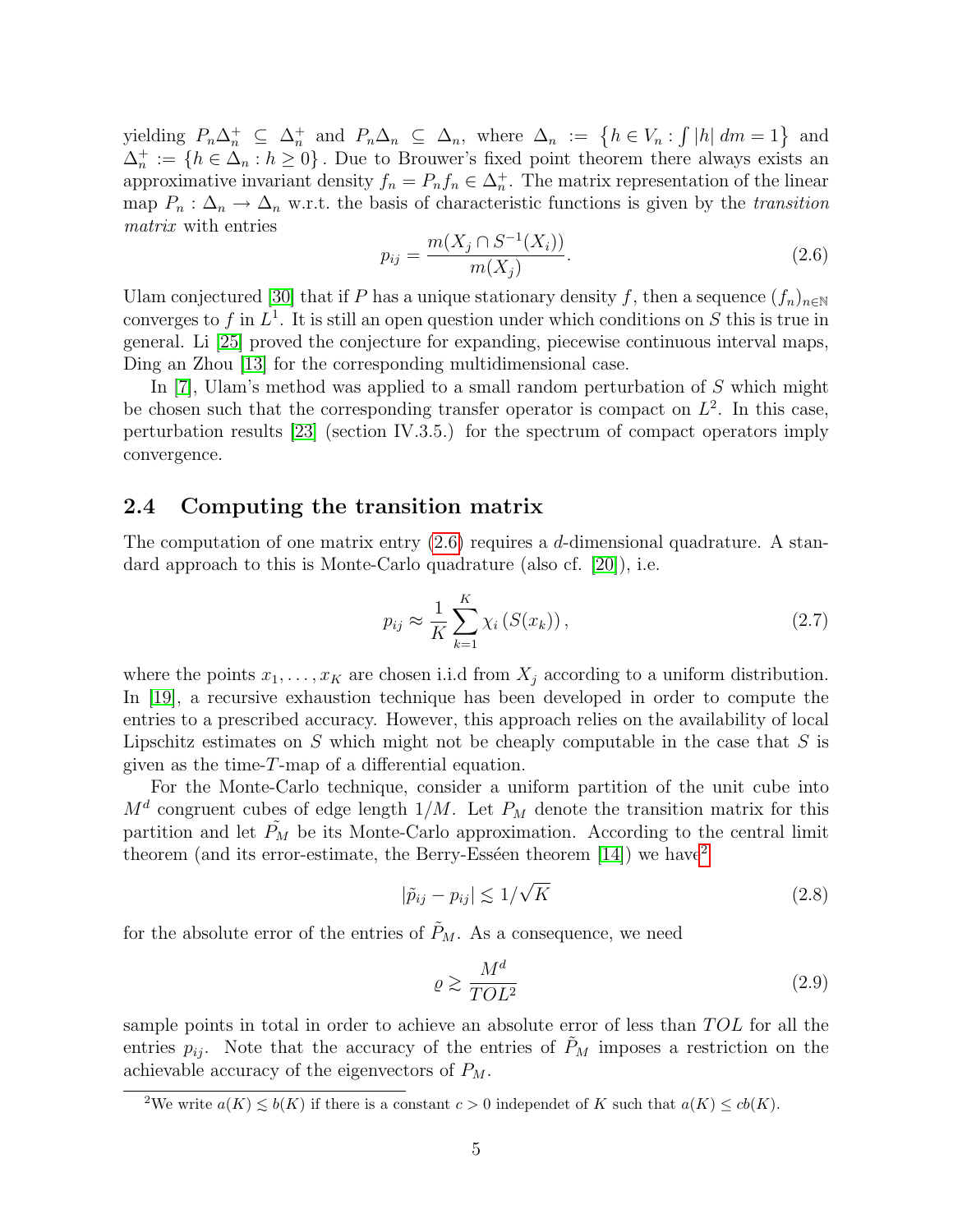### <span id="page-5-0"></span>3 The Sparse Ulam method

A naive application of Ulam's method to higher dimensional systems suffers from the curse of dimension: in order to achieve an  $L^1$ -accuracy of  $\mathcal{O}(\varepsilon)$  one needs an approximation space of dimension  $\mathcal{O}(\varepsilon^{-d})$  – translating into a prohibitively large computational effort for higher dimensional systems. There is a remedy to this problem for systems with low dimensional long term dynamics [\[5,](#page-20-3) [7\]](#page-20-0): the idea is to first compute a covering of the attractor of the system. On this (low dimensional) covering, Ulam's method can successfully be applied.

To avoid the exponential growth of complexity in the system (or attractor) dimension, we now follow an idea which was originally developed for quadrature problems [\[29\]](#page-22-7) and used for the treatment of higher dimensional partial differential equations, cf. for example [\[31,](#page-22-0) [2\]](#page-20-1): sparse grids. In fact, we change from the standard Ulam basis to a sparse hierarchical one in order to obtain a better cost/accuracy relation. In the following, we discuss the chosen basis in detail, as well its advantages and disadvantages.

### 3.1 The Haar basis

We describe the Haar basis on the d-dimensional unit cube  $[0, 1]^d$ , deriving the multidimensional basis functions from the one dimensional ones, see e.g. [\[18\]](#page-21-9). Let

$$
f_{\text{Haar}}(x) = -\text{sign}(x) \cdot (|x| \le 1),\tag{3.1}
$$

where  $(|x| \leq 1)$  equals 1, if the inequality is true, otherwise 0. A basis function of the Haar basis is defined by the two parameters *level* i and *center (point)* i:

$$
f_{i,j}(x) := \begin{cases} 1 & \text{if } i = 0, \\ 2^{\frac{i-1}{2}} \cdot f_{\text{Haar}}(2^i (x - x_{i,j})) & \text{if } i \ge 1, \end{cases}
$$
(3.2)

where

$$
x_{i,j} := (2j+1)/2^i, \qquad j \in \{0, \dots, 2^{i-1}-1\}.
$$
 (3.3)

A d-dimensional basis function is constructed from the one dimensional ones using a tensor product construction:

$$
\varphi_{\ell, \mathbf{j}}(x) := \prod_{i=1}^{d} f_{\ell_i, \mathbf{j}_i}(x_i), \tag{3.4}
$$

for  $x = (x_1, \ldots, x_d) \in [0, 1]^d$ . Here  $\ell = (\ell_1, \ldots, \ell_d), \ell_i \in \{0, 1, 2, \ldots\}$ , denotes the level of the basis function and  $\mathbf{j} = (\mathbf{j}_1, \ldots, \mathbf{j}_d), \mathbf{j}_i \in \{0, \ldots, 2^{\ell_i} - 1\}$ , its center.

Theorem 3.1 (Haar basis): The set

$$
H = \left\{ f_{i,j} \mid i \in \mathbb{N}_0, j \in \{0, \ldots, 2^i - 1\} \right\}
$$

is an orthonormal basis of  $L^2([0,1])$ , the *Haar basis*. Similarly, the set

$$
H^d = \left\{ \varphi_{\ell, \mathbf{j}} \mid \ell \in \mathbb{N}_0^d, \mathbf{j}_i \in \{0, \ldots, 2^{\ell_i} - 1\} \right\}
$$

is an orthonormal basis of  $L^2([0,1]^d)$ .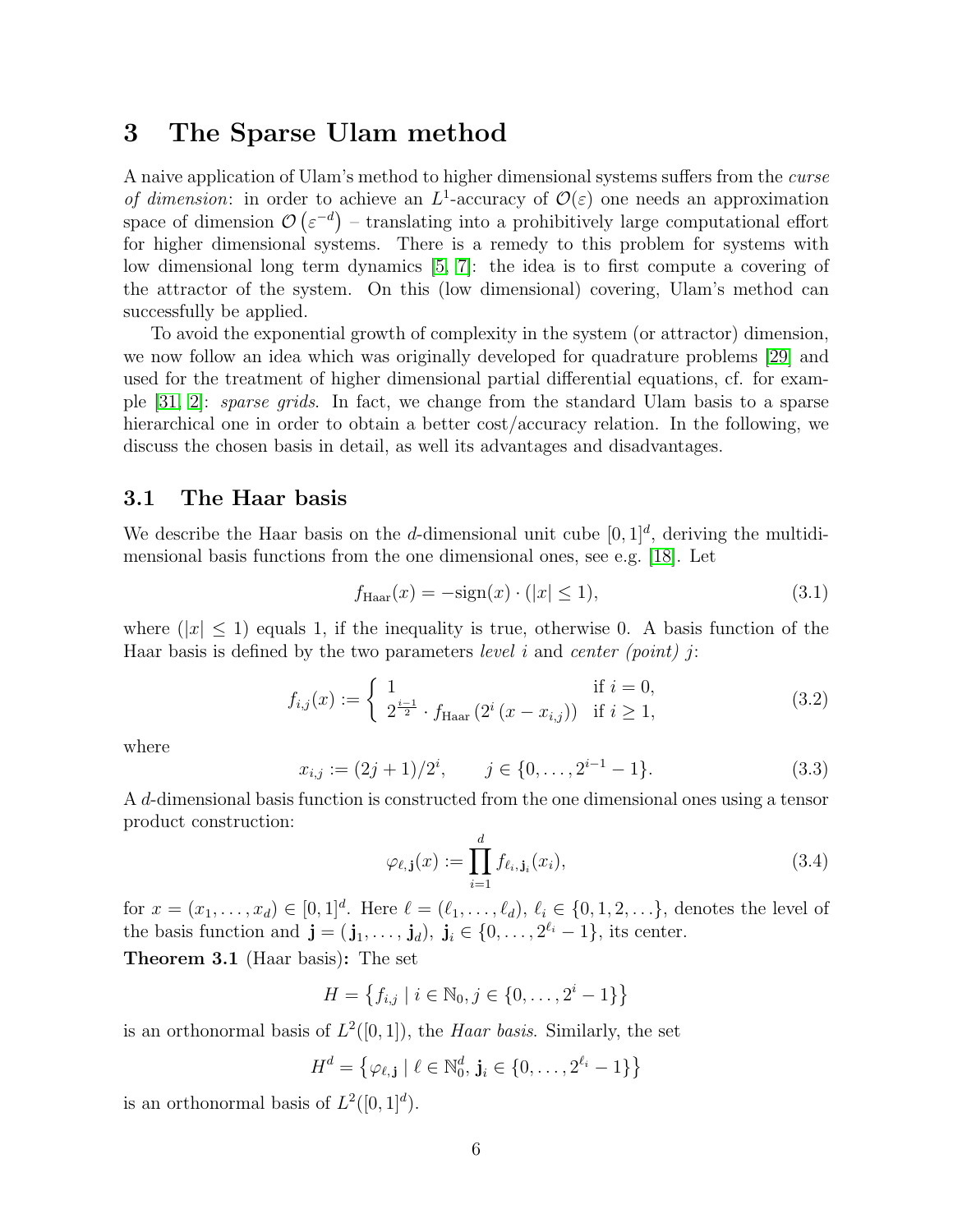

<span id="page-6-0"></span>Figure 1: First three levels of the 1D Haar basis

Figure [1](#page-6-0) shows the basis functions of the first three levels of the one dimensional Haar basis. It will prove useful to collect all basis functions of one level in one subspace:

$$
W_{\ell} := \text{span}\left\{\varphi_{\ell, \mathbf{j}} \mid \mathbf{j}_{i} \in \{0, \ldots, 2^{\ell_{i}} - 1\}\right\}, \qquad \ell \in \mathbb{N}_{0}^{d}.
$$
 (3.5)

Consequently,  $L^2 = L^2([0,1]^d)$  can be written as the infinite direct sum of the subspaces  $W_{\ell},$ 

$$
L^2 = \bigoplus_{\ell \in \mathbb{N}_0^d} W_{\ell}.\tag{3.6}
$$

In fact, it can also be shown that  $L^1 = L^1([0,1]^d) = \bigoplus_{\ell \in \mathbb{N}_0^d} W_{\ell}$  as well. To see this, note that  $\bigoplus_{\ell \in \mathbf{I}^d} W_{\ell}$  with  $\mathbf{I} = \{\ell \mid ||\ell||_{\infty} \leq n\}$  is the space of characteristic functions supported on the uniform decomposition of the unit cube in  $2<sup>n</sup>$  subcubes in every direction. Moreover, we have

$$
\dim W_{\ell} = \prod_{i=1}^{d} 2^{\max\{0,\ell_i - 1\}} = 2^{\sum_{\ell_i \neq 0} \ell_i - 1}.\tag{3.7}
$$

In order to get a finite dimensional approximation space most appropriate for our purposes, we are going the choose an optimal finite subset of the basis functions  $\varphi_{\ell, j}$ . Since in general we do not have any a priori information about the function to be approximated, and since all basis functions in one subspace  $W_{\ell}$  deliver the same contribution to the approximation error we will use either all or none of them. In other words, the choice for the approximation space is transferred to the level of subspaces  $W_{\ell}$ .

### 3.2 Approximation properties

The choice of the optimal set of subspaces  $W_{\ell}$  relies in the contribution of each of these to the approximation error. The following statements give estimates on this.

**Lemma 3.2:** Let  $f \in C^1([0,1])$  and let  $c_{i,j}$  be its coefficients with respect to the Haar basis, i.e.  $f = \sum_{ij} c_{i,j} f_{i,j}$ . Then for  $i > 0$  and all j

$$
|c_{i,j}| \le 2^{-\frac{3i+1}{2}} \|f'\|_{\infty}.
$$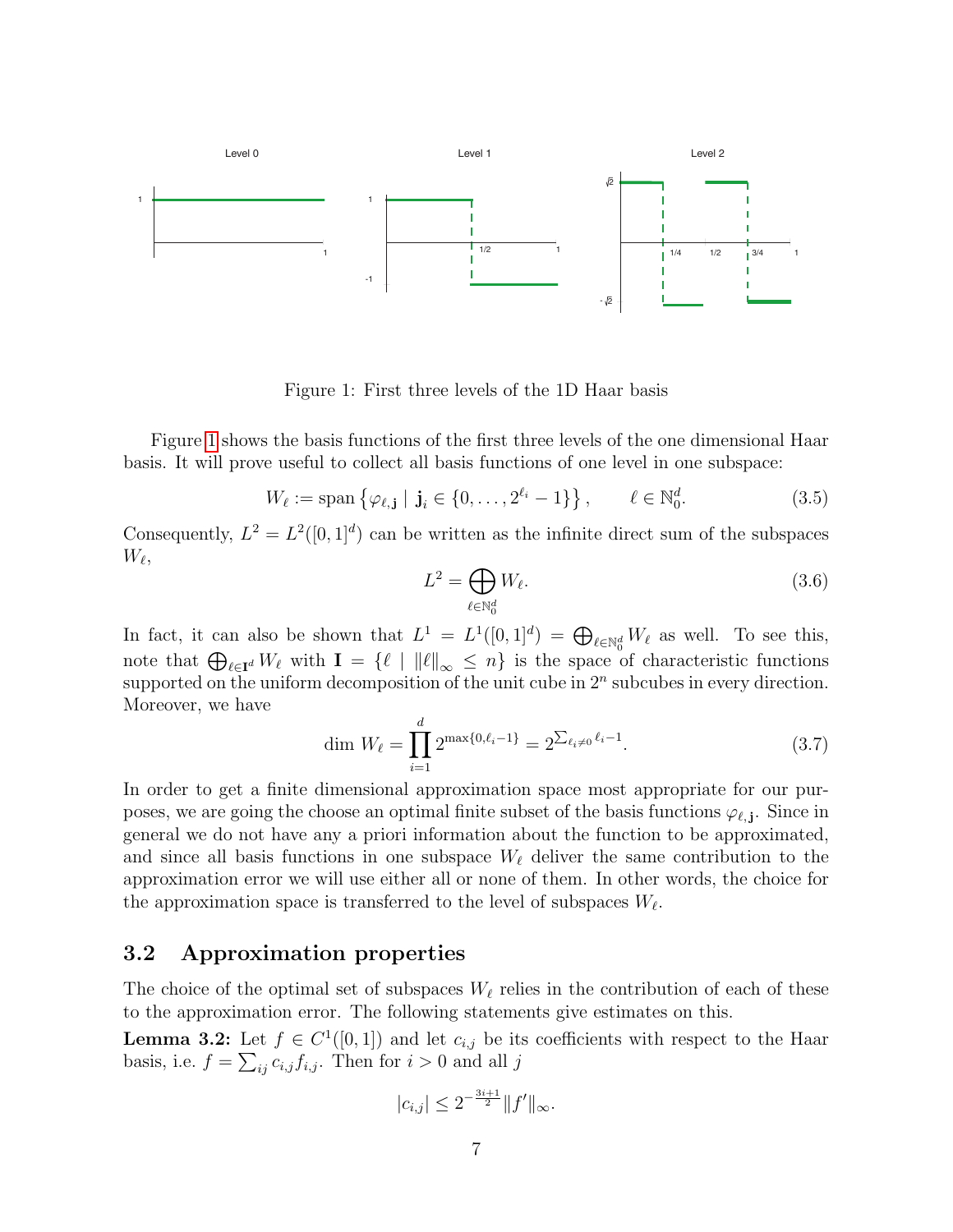For  $f \in C^1([0,1]^d)$  we analogously have for  $\ell \neq 0$  and all j

$$
|c_{\ell, \mathbf{j}}| \leq 2^{-\left(\sum_{\ell_i \neq 0} 3\ell_i + 1\right)/2} \prod_{\ell_i \neq 0} \|\partial_i f\|_{\infty}.
$$

*Proof.* For  $i \geq 1$ 

$$
2^{\frac{1-i}{2}}c_{ij} = \int_{x_j-2^{-i}}^{x_j} f - \int_{x_j}^{x_j+2^{-i}} f
$$
  
= 
$$
\int_{x_j-2^{-i}}^{x_j} \left( f(x_j) + \int_{x_j}^{x} f' \right) dx - \int_{x_j}^{x_j+2^{-i}} \left( f(x_j) + \int_{x_j}^{x} f' \right) dx
$$

and thus

$$
2^{\frac{1-i}{2}}|c_{ij}| \le 2||f'||_{\infty} \int_0^{2^{-i}} x \, dx,
$$

which yields the claimed estimate for the 1D case. The bound in the d-dimensional case follows similarly.  $\Box$ 

Using this bound on the contribution of a single basis function to the approximation of a given function f, we can derive a bound on the total contribution of a subspace  $W_{\ell}$ . For  $f_\ell \in W_\ell$ 

<span id="page-7-1"></span>
$$
||f_{\ell}||_{L^{1}} \leq 2^{-\sum_{\ell_{i} \neq 0} (\ell_{i}+1)} \prod_{\ell_{i} \neq 0} ||\partial_{i}f||_{\infty}, \tag{3.8}
$$

$$
||f_{\ell}||_{L^{2}} \leq 2^{-\sum_{\ell_{i} \neq 0} (\ell_{i}+3)/2} \prod_{\ell_{i} \neq 0} ||\partial_{i}f||_{\infty}.
$$
 (3.9)

### 3.3 The optimal subspace

The main idea of the sparse grid approach is to choose *cost* and (approximation) benefit of the approximation subspace in an optimal way. We briefly sketch this idea here, for a detailed exposition see [\[31,](#page-22-0) [2\]](#page-20-1). For a set  $I \subset \mathbb{N}_0^d$  of multiindices we define

$$
W_{\mathbf{I}}=\bigoplus_{\ell\in\mathbf{I}}W_{\ell}.
$$

Correspondingly, for  $f \in L^1$ , let  $f_{\mathbf{I}} = \sum_{\ell \in \mathbf{I}} f_{\ell}$ , where  $f_{\ell}$  is the orthogonal projection of f onto  $W_{\ell}$ . We define the *cost*  $C(\ell)$  of a subspace  $W_{\ell}$  as its dimension,

$$
C(\ell) = \dim W_{\ell} = 2^{\sum_{\ell_i \neq 0} \ell_i - 1}.
$$

Since

<span id="page-7-0"></span>
$$
||f - f_{\mathbf{I}}|| \leq \sum_{\ell \notin \mathbf{I}} ||f_{\ell}|| = \sum_{\ell \in \mathbb{N}_0^d} ||f_{\ell}|| - \sum_{\ell \in \mathbf{I}} ||f_{\ell}||, \qquad (3.10)
$$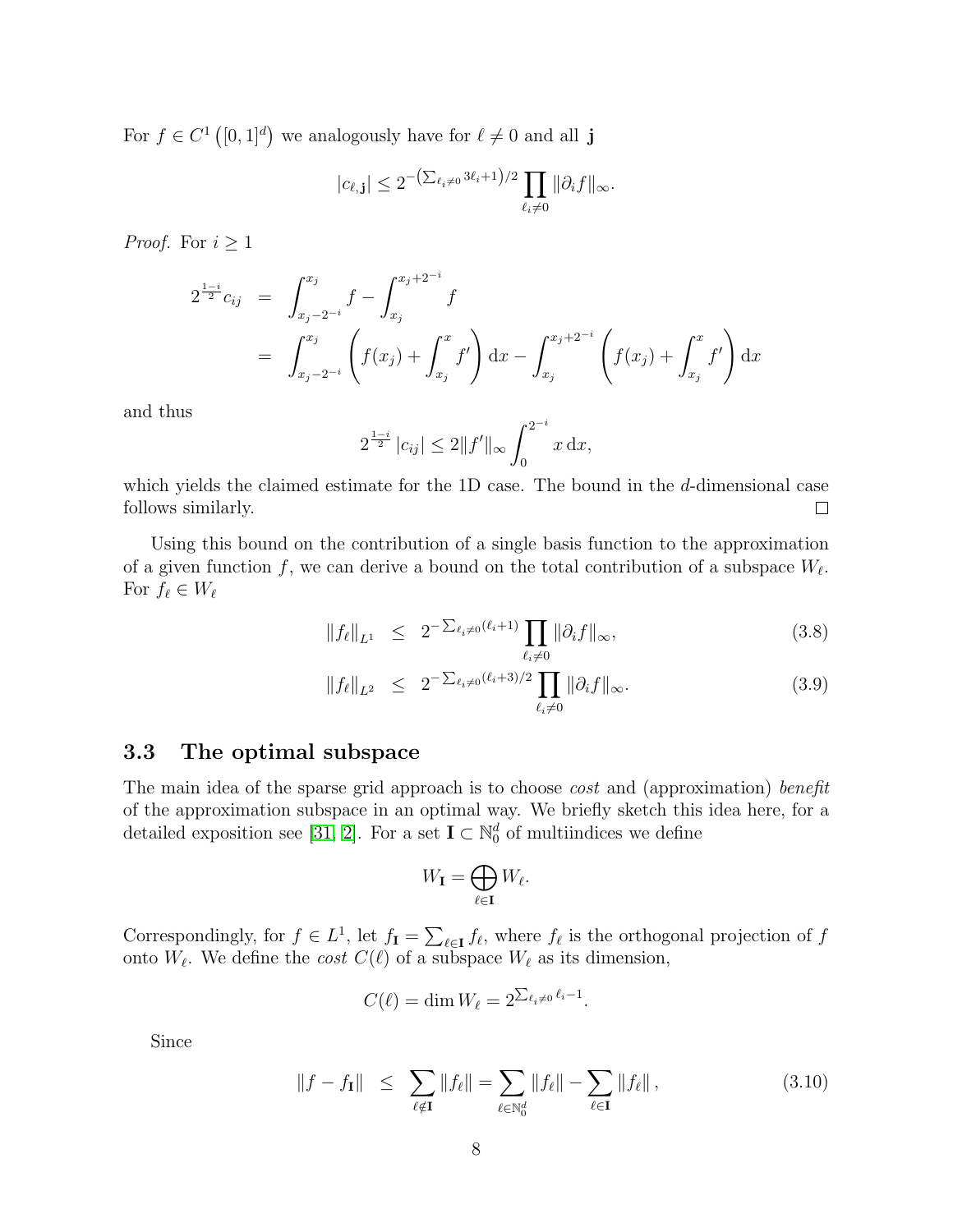the guaranteed increase in accuracy is bounded by the contribution of a subspace  $W_\ell$ which we add to the approximation space. We therefore define the benefit  $B(\ell)$  of  $W_{\ell}$  as the upper bound on its  $L_1$ -contribution as derived above,

<span id="page-8-3"></span>
$$
B(\ell) = 2^{-\sum_{\ell_i \neq 0} (\ell_i + 1)}.
$$
\n(3.11)

Note that we omited the factor involving derivatives of  $f$ . The reason is that it does not affect the solution of the optimization problem [\(3.12\)](#page-8-0)

Let  $C(\mathbf{I}) = \sum_{\ell \in \mathbf{I}} C(\ell)$  and  $B(\mathbf{I}) = \sum_{\ell \in \mathbf{I}} B(\ell)$  be the total cost and the total benefit of the approximation space  $W_{I}$ . In order to find the optimal approximation space we are now solving the following optimization problem: Given a bound  $c > 0$  on the total cost, find an approximation space  $W_{\mathbf{I}}$  which solves

<span id="page-8-0"></span>
$$
\max_{C(\mathbf{I}) \le c} B(\mathbf{I}).\tag{3.12}
$$

One can show (cf. [\[2\]](#page-20-1)) that  $I \subset \mathbb{N}_0^d$  is an optimal solution to [\(3.12\)](#page-8-0) iff

<span id="page-8-2"></span>
$$
\frac{C(\ell)}{B(\ell)} = const \qquad \text{for } \ell \in \partial \mathbf{I}, \tag{3.13}
$$

where the boundary  $\partial I$  is given by  $\partial I = \{ \ell \in I \mid \ell' \in I, \ell' \geq \ell \Rightarrow \ell' = \ell \}^3$  $\partial I = \{ \ell \in I \mid \ell' \in I, \ell' \geq \ell \Rightarrow \ell' = \ell \}^3$ . Using the definitions for cost and benefit as introduced above, we obtain

$$
\frac{C(\ell)}{B(\ell)} = \frac{2^{\sum_{\ell_i \neq 0} (\ell_i - 1)}}{2^{-\sum_{\ell_i \neq 0} (\ell_i + 1)}} = 2^{2\sum_{\ell_i \neq 0} \ell_i} = 2^{2|\ell|},\tag{3.14}
$$

where  $|\ell|$  means the 1-norm of the vector  $\ell$ .

The optimality condition [\(3.13\)](#page-8-2) thus translates into the simple condition

$$
|\ell| = const \quad \text{for } \ell \in \partial \mathbf{I}.\tag{3.15}
$$

As a result, the optimal approximation space is  $W_{I(N)}$  with

$$
\mathbf{I}(N) = \left\{ \ell \in \mathbb{N}_0^d \mid |\ell| \le N \right\},\tag{3.16}
$$

where the level  $N = N(c) \in \mathbb{N}$  is depending on the chosen cost bound c. Figure [2](#page-9-0) schematically shows the basis functions of the optimal subspace in 2D for  $N = 3$ .

**Remark 3.3:** Because of the orthogonality of the Haar-basis in  $L^2$  one can take the squared contribution as the benefit in the  $L^2$ -case (resulting in equality in  $(3.10)$ ). In this case we obtain the optimality condition

$$
\sum_{\ell_i \neq 0} (\ell_i + 1) = const \quad \text{for } \ell \in \partial \mathbf{I}
$$
 (3.17)

and correspondingly  $W_{\mathbf{I}}$  with

$$
\mathbf{I}(N) = \left\{ \ell \in \mathbb{N}_0^d : \sum_{\ell_i \neq 0} (\ell_i + 1) \le N \right\},\tag{3.18}
$$

 $N = N(c)$ , as the optimal approximation space.

<span id="page-8-1"></span> $^{3}\ell' \geq \ell$  is meant componentwise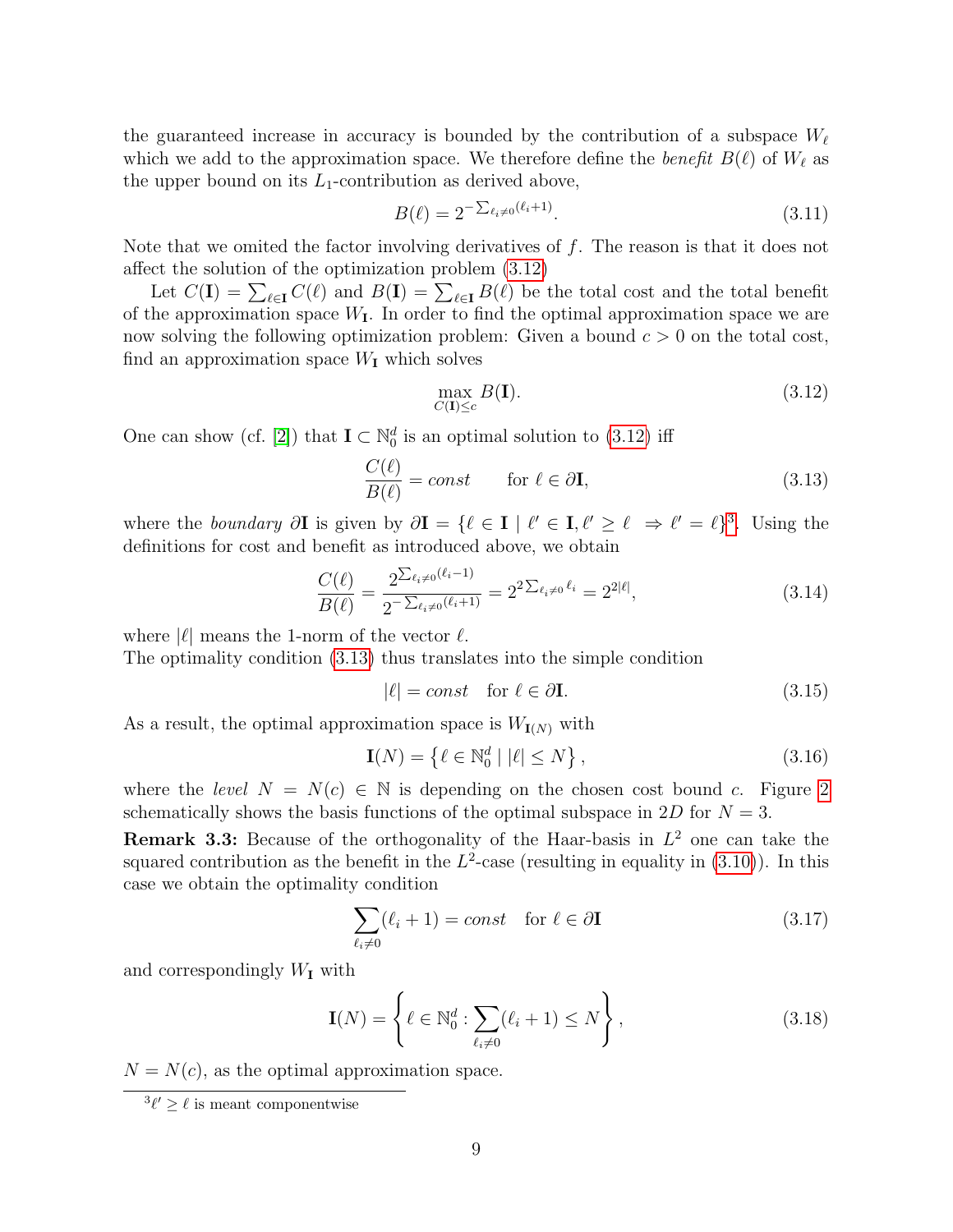

<span id="page-9-0"></span>Figure 2:  $3^{rd}$  level sparse basis in 2D. Shaded means value 1, white means value  $-1$ , thicker lines are support boundaries.

### 3.4 The discretized operator

Having chosen the optimal approximation space  $V_N = W_{I(N)}$  we now build the corresponding discretized Frobenius-Perron operator  $P_N$ . Since the sparse basis

$$
B_N := \{ \varphi_{\ell, \mathbf{j}} \mid |\ell| \le N, \mathbf{j}_i \in \{0, \dots, 2^{\ell_i} - 1\} \}
$$
(3.19)

is an  $L^2$ -orthogonal basis of  $V_N$ , the natural projection  $Q_N : L^2 \to V_N$  is given by

$$
Q_N f = \sum_{\varphi \in B_N} \left( \int f \varphi \right) \varphi. \tag{3.20}
$$

All basis functions  $\varphi \in B_N$  are piecewise constant and have compact support, so  $Q_N$  is well defined on  $L^1$  as well. Choosing an arbitrary enumeration, the (*transition*) matrix of the discretized Frobenius-Perron operator

$$
P_N=Q_N\circ P
$$

with respect to  $B_N$  has entries

<span id="page-9-2"></span>
$$
p_{ij} = \int \varphi_i \ P \varphi_j. \tag{3.21}
$$

Writing  $\varphi_i = \varphi_i^+ - \varphi_i^- = |\varphi_i| \cdot (\chi_i^+ - \chi_i^-)$  $\binom{-}{i}$ , where  $|\varphi_i|$  is the (constant) absolute value of the function over its support and  $\chi_i^+$  $i^+$  and  $\chi_i^ \overline{i}$  are the characteristic functions on the supports of the positive and negative parts of  $\varphi_i$ , we obtain

<span id="page-9-1"></span>
$$
p_{ij} = |\varphi_i| |\varphi_j| \left( \int \chi_i^+ P \chi_j^+ - \int \chi_i^- P \chi_j^+ - \int \chi_i^+ P \chi_j^- + \int \chi_i^- P \chi_j^- \right), \tag{3.22}
$$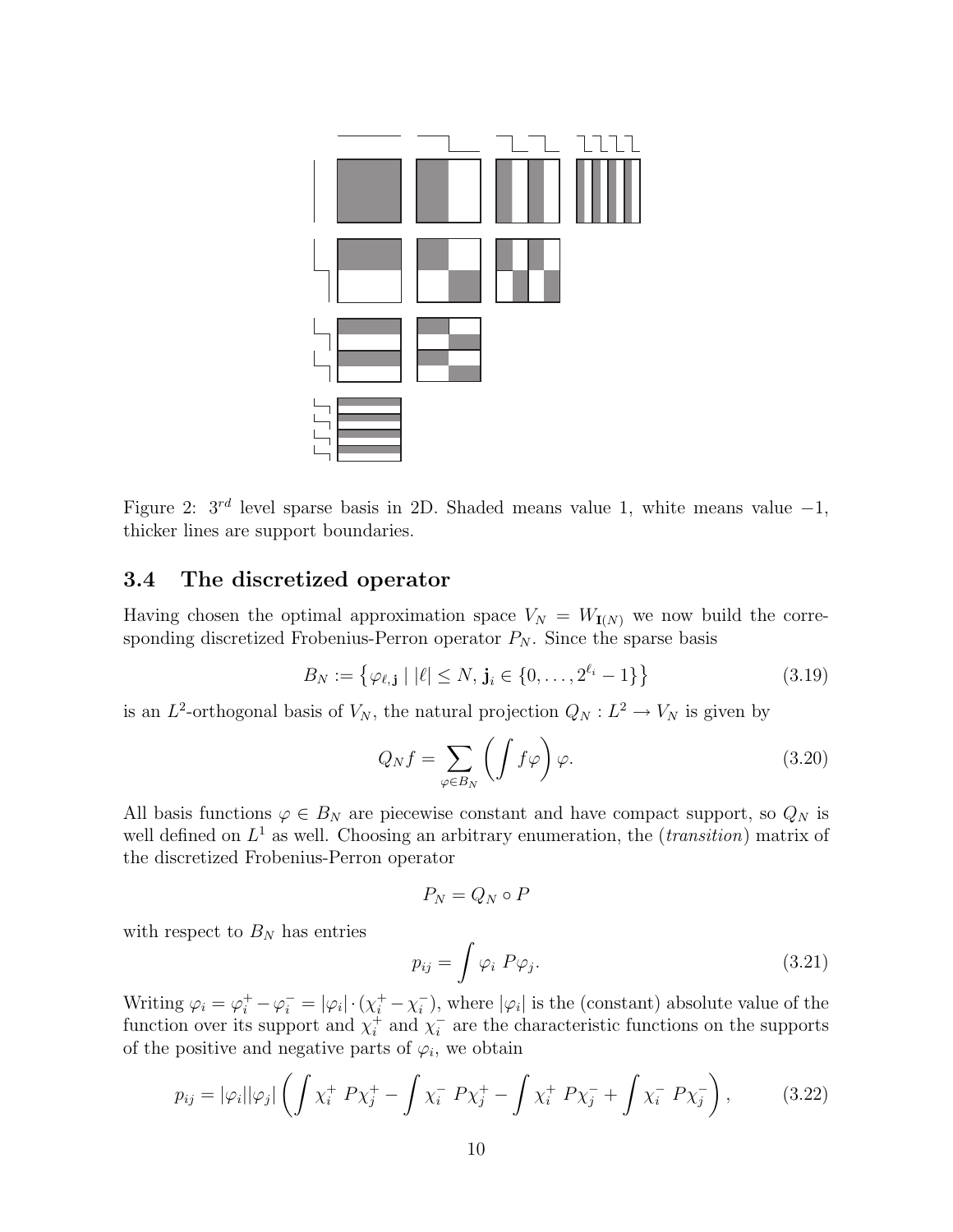which is, by  $(2.6)$ 

$$
p_{ij} = |\varphi_i||\varphi_j| \sum \pm m \left(X_j^{\pm} \cap S^{-1} \left(X_i^{\pm} \right)\right), \tag{3.23}
$$

where  $X_i^{\pm} = \text{supp } \varphi_i^{\pm}$  $\frac{1}{i}$  and we add the 4 summands like in [\(3.22\)](#page-9-1). These can be computed in the same way as presented in section [2.](#page-2-3)

Remark 3.4: We note that

(a) if the  $i^{th}$  basis function is the one corresponding to  $\ell = (0, \ldots, 0)$ , then

$$
p_{ij} = \delta_{ij}.
$$

(b) The entries of  $P_N$  are bounded via

$$
|p_{ij}| \le \sqrt{\frac{m(X_j)}{m(X_i)}} \le 2^{N/2}.
$$

(c) If  $P_N x = \lambda x$  with  $\lambda \neq 1$ , then  $x_i = 0$  if the i<sup>th</sup> basis function is the one corresponding to  $\ell = (0, \ldots, 0)$ . This follows from

<span id="page-10-1"></span>
$$
x_i \stackrel{(a)}{=} (e_i^\top P_N)x = e_i \lambda x = \lambda x_i. \tag{3.24}
$$

It is straightforward to show that this property is shared by every Ulam type projection method with a constant function as element of the basis of the approximation space. This observation is useful for the reliable computation of an eigenvector at an eigenvalue close to one (since it is badly conditioned): [\(3.24\)](#page-10-1) allows us to reduce the eigenproblem to the subspace orthogonal to the constant function.

With the given change in (c) are properties (a)-(c) valid for the numerical realisation as well.

### 3.5 Convergence

As has been pointed out in the Introduction and in Section [2.3,](#page-3-1) statements about the convergence of Ulam's method exist in certain cases. Note that for  $N = kd, k = 0, 1, 2, \ldots$ the approximation space  $W_{I(N)}$  includes the Ulam approximation space  $W_{\ell}$  with  $\ell =$  $(k, \ldots, k)$  and thus we obtain convergence of the Sparse Ulam method as a corollary to the convergence of Ulam's method in these cases from the following Lemma (which can be proved by standard arguments). An open question is, if in general, the convergence of Ulam's method implies convergence of Sparse Ulam.

**Lemma 3.5:**  $||Q_N f - f||_{L^1} \stackrel{n \to \infty}{\longrightarrow} 0$  for  $f \in L^1$ .

# <span id="page-10-0"></span>4 Complexity

In this section, we collect basic statements about the complexity of both methods.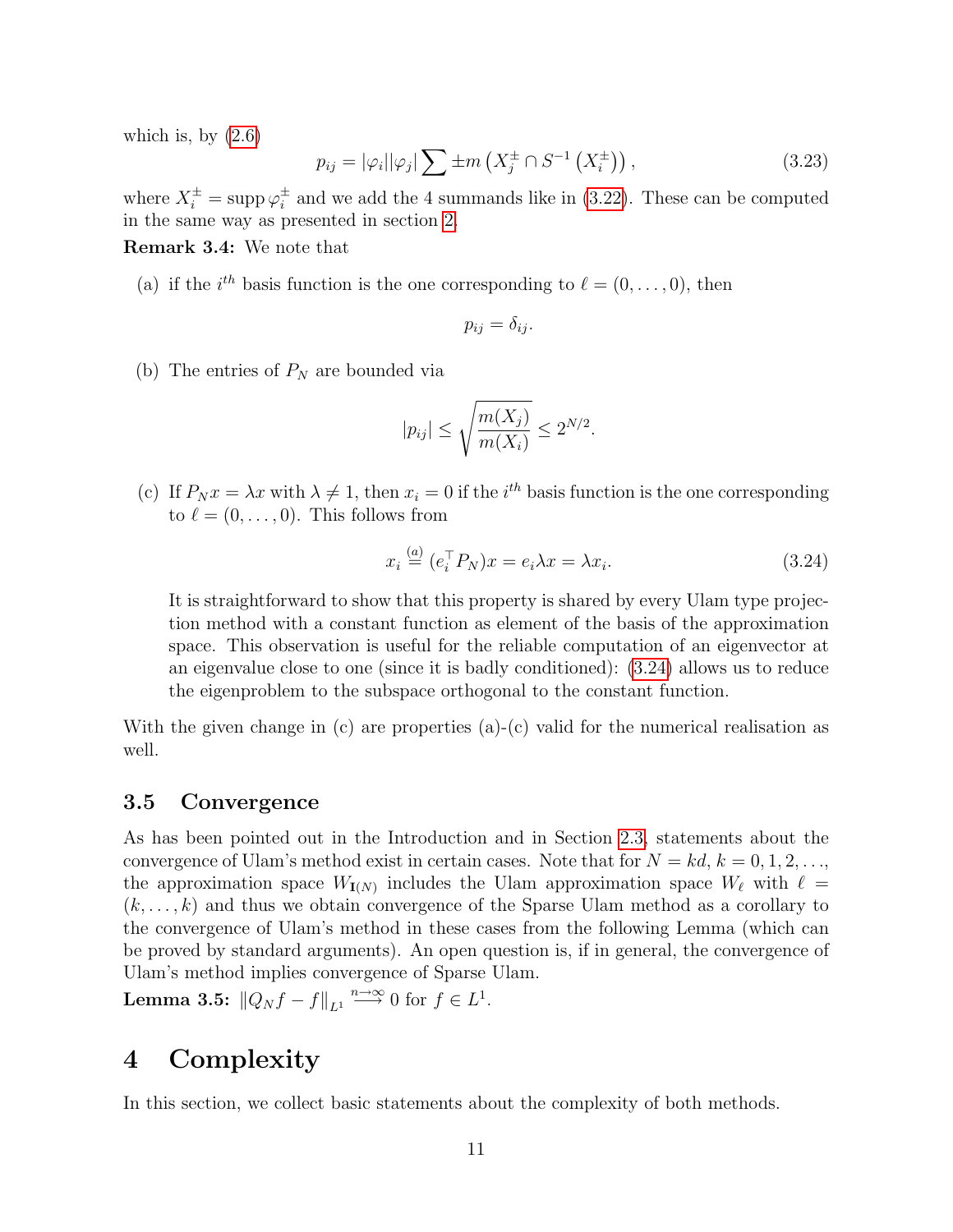### <span id="page-11-2"></span>4.1 Cost and accuracy

We defined the total cost of an approximation space as its dimension and the accuracy via its contribution or benefit, see [\(3.11\)](#page-8-3). In this section we derive a recurrence formula for these numbers, depending on the level of the optimal subspaces and the system dimension.

Let  $C(N, d)$  be the dimension of  $W_{I(N)}$  in phase space dimension d. Then

<span id="page-11-0"></span>
$$
C(N,d) = C(N,d-1) + \sum_{k=1}^{N} C(N-k,d-1)2^{k-1},
$$
\n(4.1)

since if  $\ell = (*, \ldots, *, 0)$ , then the last dimension plays no role in the number of basis functions, and the total number of basis function's for such  $\ell$ 's is  $C(N, d - 1)$ . If on the other hand  $\ell = (*, \ldots, *, \ell_d)$  with  $\ell_d > 0$ , then the number of basis functions with such  $\ell$ 's is  $C(N - \ell_d, d - 1)2^{\ell_d-1}$ , because there are  $2^{\ell_d-1}$  one-dimensional basis functions of level  $\ell_d$  possible for the tensor product in the last dimension. For  $d = 1$  we simply deal with the standard Haar basis, so  $C(N, 1) = 2^N$ .

### <span id="page-11-1"></span>Lemma 4.1:

$$
C(N,d) \doteq \frac{N^{d-1} \ 2^{N-d+1}}{(d-1)!},\tag{4.2}
$$

 $\Box$ 

where  $\dot{=}$  means the leading order term in N.

*Proof.* By induction on d. The claim holds clearly for  $d = 1$ . Assume, it holds for  $d - 1$ . By considering the recurrence formula [\(4.1\)](#page-11-0), we see that  $C(N, d) = p(N) 2^N$ , where p is a polynomial of order less or equal to d. Consequentely,

$$
C(N,d) \doteq \frac{N^{d-2} \ 2^{N-d+2}}{(d-2)!} + \sum_{k=1}^{N} \frac{(N-k)^{d-2} \ 2^{N-k-d+2}}{(d-2)!} 2^{k-1}
$$

$$
= \frac{N^{d-2} \ 2^{N-d+2}}{(d-2)!} + \frac{2^{N-d+1}}{(d-2)!} \sum_{k=1}^{N} (N-k)^{d-2}
$$

$$
\doteq \frac{N^{d-2} \ 2^{N-d+2}}{(d-2)!} + \frac{2^{N-d+1}}{(d-2)!} \frac{N^{d-1}}{d-1}
$$

$$
\doteq \frac{N^{d-1} \ 2^{N-d+1}}{(d-1)!}
$$

According to [\(3.10\)](#page-7-0), the approximation error  $||f - f_{I}||$  is bounded by  $\sum_{\ell \notin I} ||f_{\ell}||$ , i.e.

$$
||f - f_{\mathbf{I}}|| \leq \sum_{|\ell| > N} ||f_{\ell}||,
$$

if we use the optimal approximation space  $W_{I(N)}$ . By  $(3.8)$  this means

$$
||f - f_{\mathbf{I}}|| \leq \sum_{|\ell| > N} \left[ 2^{-\sum_{\ell_i \neq 0} (\ell_i + 1)} \prod_{\ell_i \neq 0} ||\partial_i f||_{\infty} \right]
$$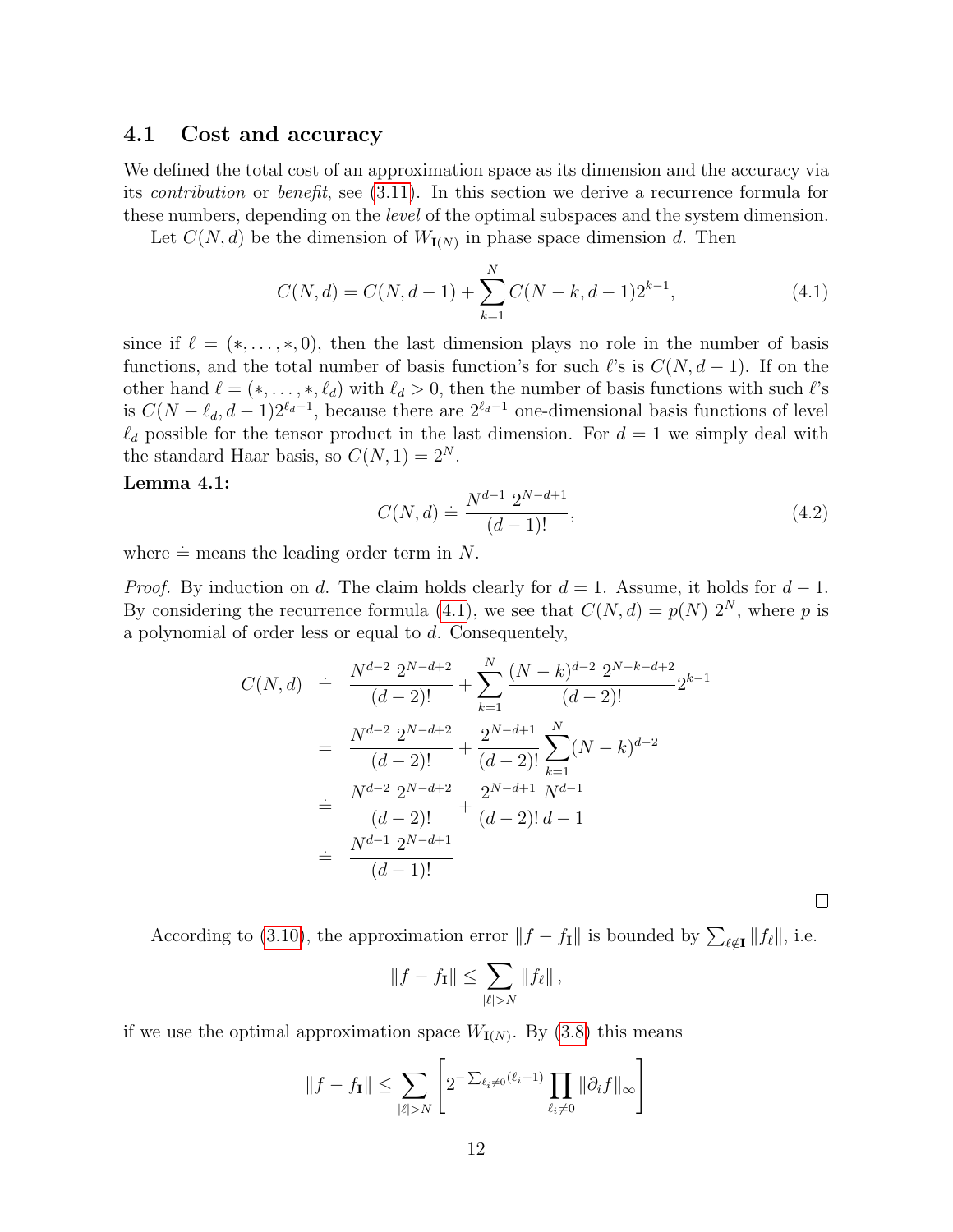Again, the constants  $\prod_{\ell_i\neq 0} ||\partial_i f||_{\infty}$  only depend on the function to be approximated. Thus, without a priori knowledge about  $f$  we need to assume that they can be bounded by some common constant and accordingly define the discretization error of the  $N^{th}$  level sparse basis as

$$
E(N,d) = \sum_{|\ell|>N} 2^{-\sum_{\ell_i\neq 0} (\ell_i+1)}.
$$
\n(4.3)

Let  $E(-n, d)$  for  $n \in \mathbb{N}, n > 0$  represent the error of the empty basis and  $\ell = (\tilde{\ell}, \ell_d)$  with  $\tilde{\ell} \in \mathbb{N}_0^{\tilde{d}-1}$ . Then

$$
E(N, d) = \sum_{|\ell| > N} 2^{-\sum_{\ell_i \neq 0} (\ell_i + 1)}
$$
  
= 
$$
\sum_{\ell_d = 0}^{\infty} 2^{-(\ell_d + 1)(\ell_d \neq 0)} \sum_{|\tilde{\ell}| > N - \ell_d} 2^{-\sum_{\tilde{\ell}_i \neq 0} (\tilde{\ell}_i + 1)}
$$
  
= 
$$
\sum_{\ell_d = 0}^{\infty} 2^{-(\ell_d + 1)(\ell_d \neq 0)} E(N - \ell_d, d - 1),
$$

where the expression  $(\ell_i \neq 0)$  has the value 1, if it is true, otherwise 0. This leads, by splitting the sum, to the recurrence formula

$$
E(N,d) = E(N,d-1) + \sum_{k=1}^{N} E(N-k,d-1)2^{-k-1} + \underbrace{\sum_{k=N+1}^{\infty} 2^{-k-1} E(-1,d-1)}_{=2^{-N-1} E(-1,d-1)}.
$$
 (4.4)

<span id="page-12-0"></span>We easily compute that  $E(N, 1) = 2^{-N-1}$  for  $N \ge 0$  and  $E(-1, d) = (3/2)^d$ . Lemma 4.2:  $\lambda$  1  $\sim$ N−d

$$
E(N,d) \doteq \frac{N^{d-1} \ 2^{-N-d}}{(d-1)!},\tag{4.5}
$$

where, again,  $\dot{=}$  means the leading order term in N.

*Proof.* By induction on d. The claim holds for  $d = 1$ , assume it holds for  $d - 1$ . Then

$$
E(N,d) = \frac{N^{d-2}2^{-N-d+1}}{(d-2)!} + \sum_{k=1}^{N} \frac{(N-k)^{d-2}2^{-N+k-d+1}}{(d-2)!} 2^{-k-1} + \left(\frac{3}{2}\right)^{d-1} 2^{-N-1}
$$
  

$$
= \frac{N^{d-2}2^{-N-d+1}}{(d-2)!} + \frac{2^{-N-d}}{(d-2)!} \sum_{k=1}^{N} (N-k)^{d-2}
$$
  

$$
= \frac{2^{-N-d}}{(d-2)!} \frac{N^{d-1}}{d-1}
$$

 $\Box$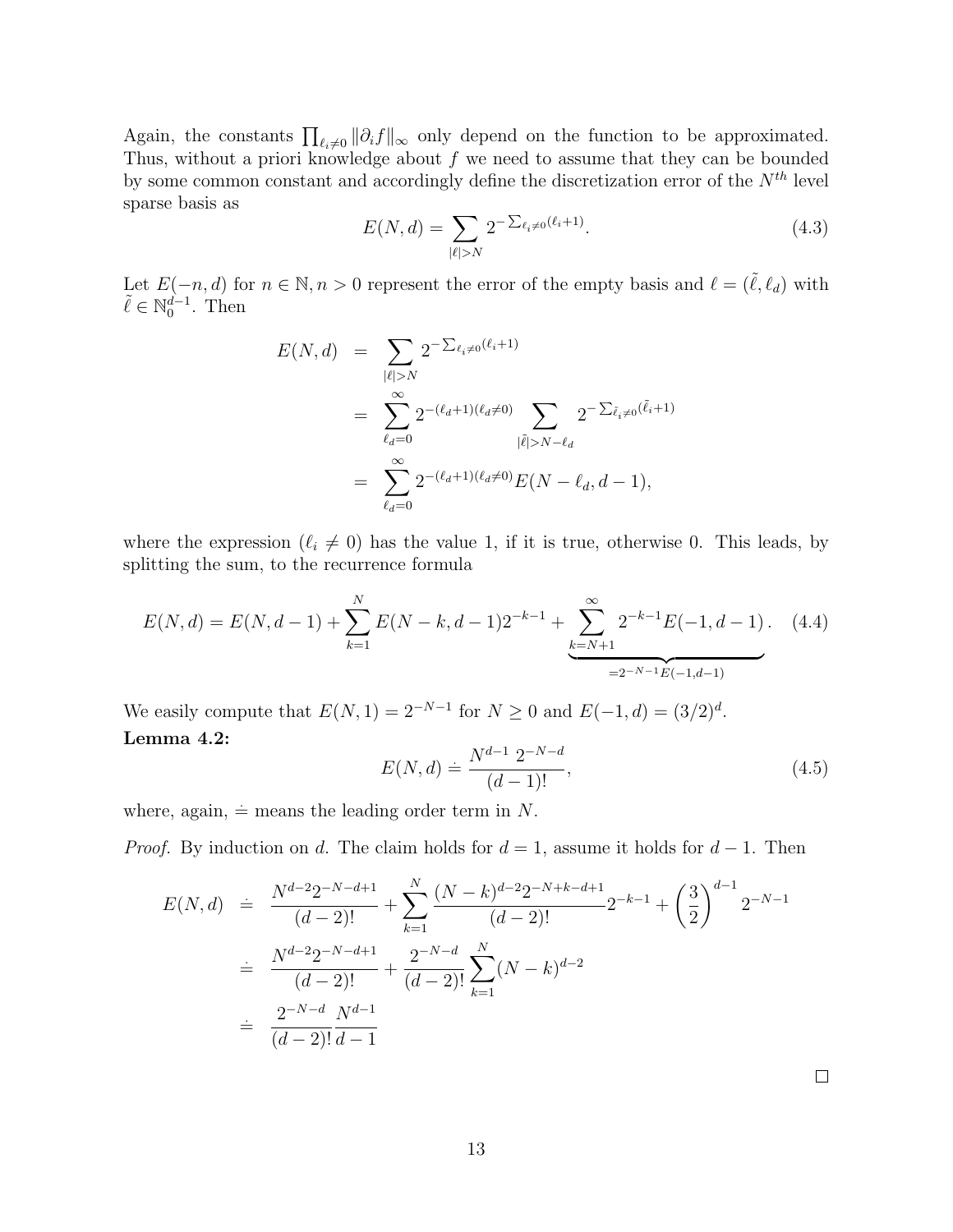Comparison with Ulam's method. We now compare the expressions for the asymptotic behaviour of cost and discretization error in dependence of the discretization level N and the problem dimension d in Lemmata [4.1](#page-11-1) and [4.2](#page-12-0) to the corresponding expressions for the standard Ulam basis, i.e. the span of the characteristic functions on a uniform partition of the unit cube into cubes of edge length  $2^{-M}$  in each coordinate direction – this is  $\bigoplus_{\|\ell\|_{\infty}\leq M} W_{\ell}$ . This space consists of  $(2^M)^d$  basis functions, the discretization error is  $\mathcal{O}(2^{-M}).$ 

We thus have – up to constants – the following asymptotic expressions for cost and error of the sparse and the standard basis:

|                | cost               | error               |
|----------------|--------------------|---------------------|
| sparse basis   | $(N/2)^{d-1}2^N$ . | $(N/2)^{d-1}2^{-N}$ |
| standard basis |                    |                     |

To highlight the main difference, consider the following simple computation: The expressions for the errors are equal if

$$
M = N + d - (d - 1)\log_2 N.
$$

Using this value for M in the cost expression we get  $N^{d-1}$   $2^{N-d} < 2^{dN+d^2-d(d-1)\log_2 N}$ , i.e.

$$
\frac{N}{d+1} > \log_2 N - 1\tag{4.6}
$$

as a sufficient condition for the sparse basis to be more efficient than the standard basis. Since we neglected constants and lower order terms in this estimate, the only conclusion we can draw from this is that from a certain accuracy requirement on, the sparse basis is more efficient than the standard one.

### 4.2 Computing the matrix entries

When we use Monte-Carlo quadrature in order to approximate the entries of the transition matrix in both methods, the overall computation breaks down into the following three steps:

- 1. mapping the sample points,
- 2. constructing the transition matrix,
- 3. solving the eigenproblem.

While steps 1. and 3. are identical for both methods, step 2. differs significantly. This is due to the fact that in contrast to Ulam's method, the basis functions of the sparse hierarchical tensor basis have global and non-disjoint supports.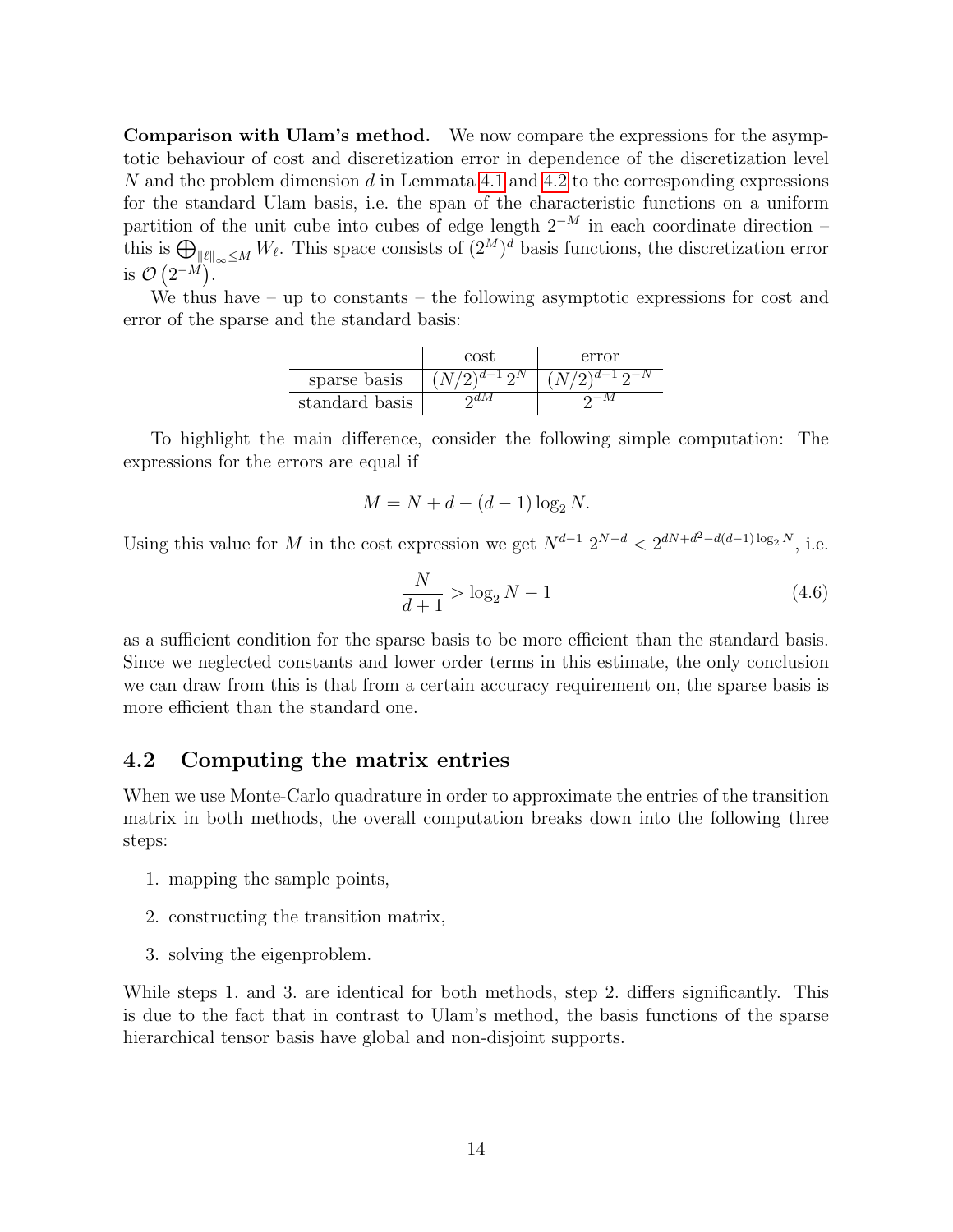### <span id="page-14-0"></span>4.2.1 Number of sample points

Applying Monte-Carlo approximation to [\(3.22\)](#page-9-1), we obtain

$$
\tilde{p}_{ij} = |\varphi_i| |\varphi_j| \left( \frac{m\left(X_j^+\right)}{K_j} \sum_{k=1}^{K_j} \chi_i^+\left(S(x_k^+)\right) - \chi_i^-\left(S(x_k^+)\right) \right) \tag{4.7}
$$

$$
- \frac{m\left(X_j^-\right)}{K_j} \sum_{k=1}^{K_j} \chi_i^+(S(x_k^-)) - \chi_i^-(S(x_k^-)) \Bigg), \tag{4.8}
$$

where the sample points  $x_k^{\pm}$  $\frac{1}{k}$  are chosen i.i.d. from a uniform distribution on  $X_j^+$  $j^+$  and  $X_j^ \frac{1}{j}$ , respectively. In fact, since the union of the supports of the basis functions in one subspace  $W_{\ell}$  covers all of X, we can reuse the same set of  $\rho$  sample points and their images for each of the subspaces  $W_{\ell}$  (i.e.  $\binom{N+d}{d}$  times). Note that the number  $K_j$  of test points chosen in  $X_j^{\pm}$  now varies with j since the supports of the various basis functions are of different size: on average,  $K_j = \varrho m(X_j^{\pm})$  $j^{\pm}$ ). Accordingly, for the absolute error of  $\tilde{p}_{ij}$  we get

$$
|\tilde{p}_{ij} - p_{ij}| \sim \frac{m(X_j)}{\sqrt{m(X_i)m(X_j)}\sqrt{\varrho m(X_j)}} = \frac{1}{\sqrt{\varrho m(X_i)}},
$$
\n(4.9)

where we used that  $m(X_i^{\pm})$  $\chi_i^{\pm}$ ) ~  $m(X_i)$ . In the worst case we thus get

$$
|\tilde{p}_{ij}-p_{ij}|\sim \frac{2^{N/2}}{\sqrt{\varrho}},
$$

which implies

$$
\varrho \gtrsim \frac{2^N}{TOL^2}.\tag{4.10}
$$

for the total number of test points required in order to achieve an accuracy of  $TOL$  in the entries of the transition matrix.

Comparison with Ulam's method. Aiming at a final accuracy of  $\varepsilon > 0$  of the eigenvector, we have to choose  $M$  and  $N$  accordingly. Assuming that the corresponding eigenproblems are well conditioned,  $TOL = \varepsilon$  is a reasonable choice for the required accuracy of the entries. This implies a number of

$$
\varrho \gtrsim \varepsilon^{-(d+2)}
$$

sample points for the standard realisation of Ulam's method (cf. [2.4\)](#page-4-2), and yields, since  $2^N \leq \varepsilon^{-1} \left( \log(\varepsilon^{-1}) \right)^{d-1},$ 

$$
\varrho \gtrsim \varepsilon^{-3} \left(\log(\varepsilon^{-1})\right)^{d-1}
$$

sample points for the sparse Ulam method. Note that for  $d \geq 2$ , the sparse Ulam method requires less sample points than Ulam's method in order to achieve a comparable accuracy in the eigenvector approximation.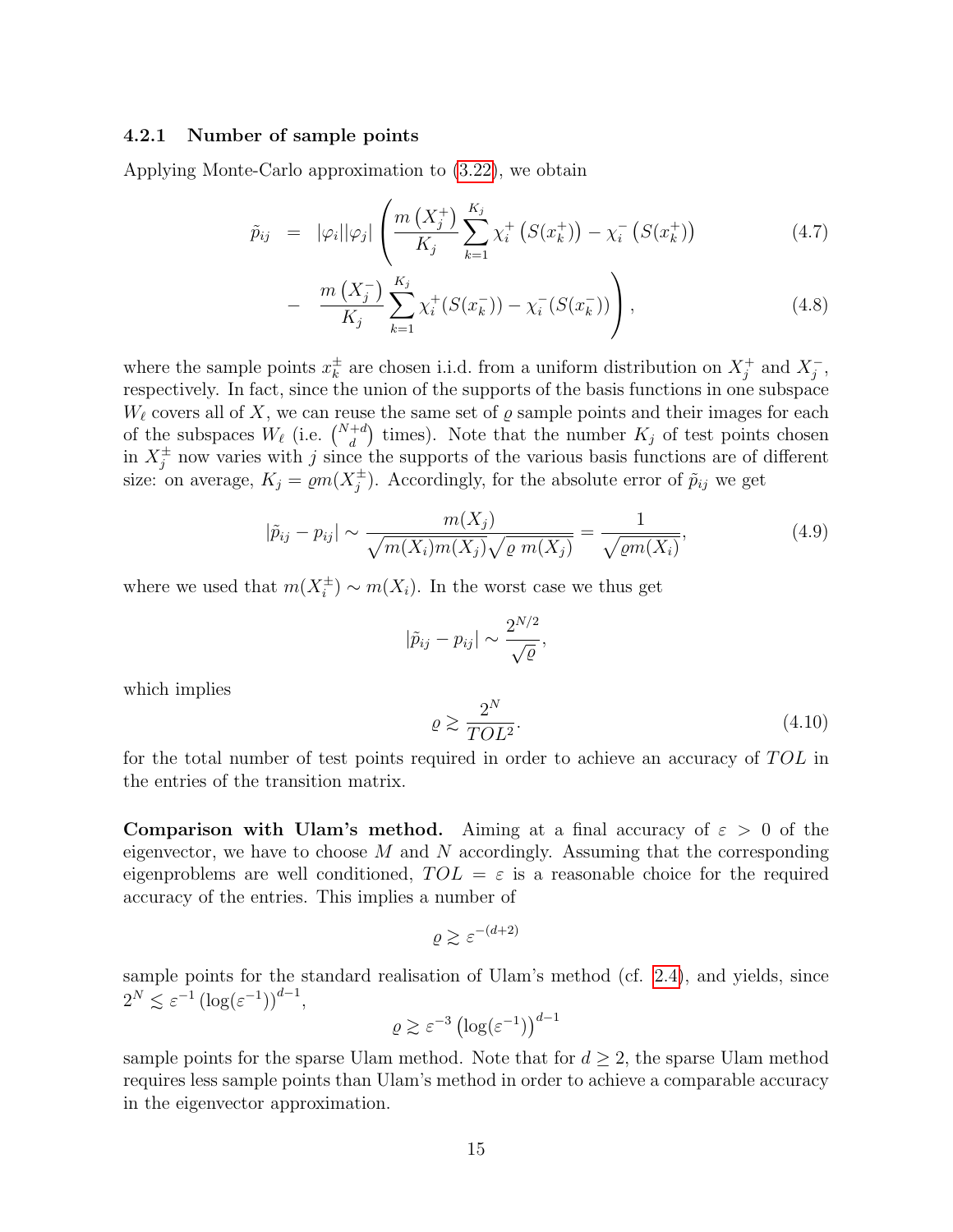#### <span id="page-15-0"></span>4.2.2 Number of index computations

While in Ulam's method each sample point is used in the computation of one entry of the transition matrix only, this is not the case in the Sparse Ulam method. In fact, each sample point (and its image) is used in the computation of  $|I(N)|^2$  matrix entries, namely one entry for each pair  $(W_{\ell}, W_m)$  of subspaces.

Correspondingly, for each sample point x (and its image) and for each  $\ell \in I(N)$ , we have to compute the index j of the basis function  $\varphi_{\ell,j} \in W_{\ell}$  whose support contains x. Since (cf. the previous section) the required number of sample points is  $\mathcal{O}\left(\frac{2^N}{TQ} \right)$  $\frac{2^N}{TOL^2}$  and  $|\mathbf{I}(N)| = \binom{N+d}{d}$ , this leads to

$$
\varrho \cdot |\mathbf{I}(N)| = \frac{2^N}{TOL^2} {N+d \choose d} \lesssim \frac{1}{TOL^2} \frac{N^d}{d!} 2^N \doteq \frac{2^{d-1}N}{d} \frac{1}{TOL^2} \dim V_N
$$

of these computations (for reasonable  $d$ ). In contrast, in Ulam's method, the corresponding number is

$$
\varrho \cdot 1 = \frac{2^{dM}}{TOL^2} = \frac{1}{TOL^2} \dim V_M.
$$

Note that for the Sparse Ulam method the number of index computations is not staying proportional to the dimension of the approximation space. However, it is still scaling much more mildly with d than for Ulam's method.

#### 4.2.3 Occupancy of the transition matrix

The matrix which represents the discretized transfer operator in Ulam's method is *sparse*: the supports of the basis functions are disjoint, and thus  $p_{ij} \neq 0$  only if  $S(X_j) \cap X_i \neq \emptyset$ . Hence, for a sufficiently fine partition, the number of partition elements  $X_i$  which are intersected by the image  $S(X_i)$  is determined by the local expansion of S. This is a fixed number related to a Lipschitz estimate on S and so the matrix of the discretized transfer operator with respect to the standard Ulam basis is sparse for sufficiently large n. Unfortunately this property is not shared by the matrix with respect to the sparse basis as the following considerations show.

The main reason for this is that the supports of the basis functions in the sparse basis are not localised, cf. the thin and long supports of the basis of  $W_{\ell}$  for  $\ell = (N, 0, \ldots, 0)$ . This means that the occupancy of the transition matrix strongly depends on the *global* behaviour of the dynamical system S. Let  $B_\ell := \{ \varphi_{\ell, j} \mid j_i \in \{0, \ldots, 2^{\ell_i} - 1\} \}$  denote the basis of  $W_{\ell}$  and let

$$
\mathrm{nnz}(\mathbf{k}, \ell) = |\{(i, j) \mid S(\mathrm{supp}(\varphi_i)) \cap \mathrm{supp}(\varphi_j) \neq \emptyset, \varphi_i \in B_{\mathbf{k}}, \varphi_j \in B_{\ell}\}|
$$

be the number of nonzero matrix entries which arise from the interaction of the basis functions from the subspaces  $W_{\mathbf{k}}$  and  $W_{\ell}$  if  $W_{\mathbf{k}}$  is mapped. We define the *matrix occupancy* of a basis  $B_{\mathbf{I}} = \bigcup_{\ell \in \mathbf{I}} B_{\ell}$  as

$$
\operatorname{nnz}(B_{\mathbf{I}}) = \sum_{\mathbf{k}, \ell \in \mathbf{I}} \operatorname{nnz}(\mathbf{k}, \ell). \tag{4.11}
$$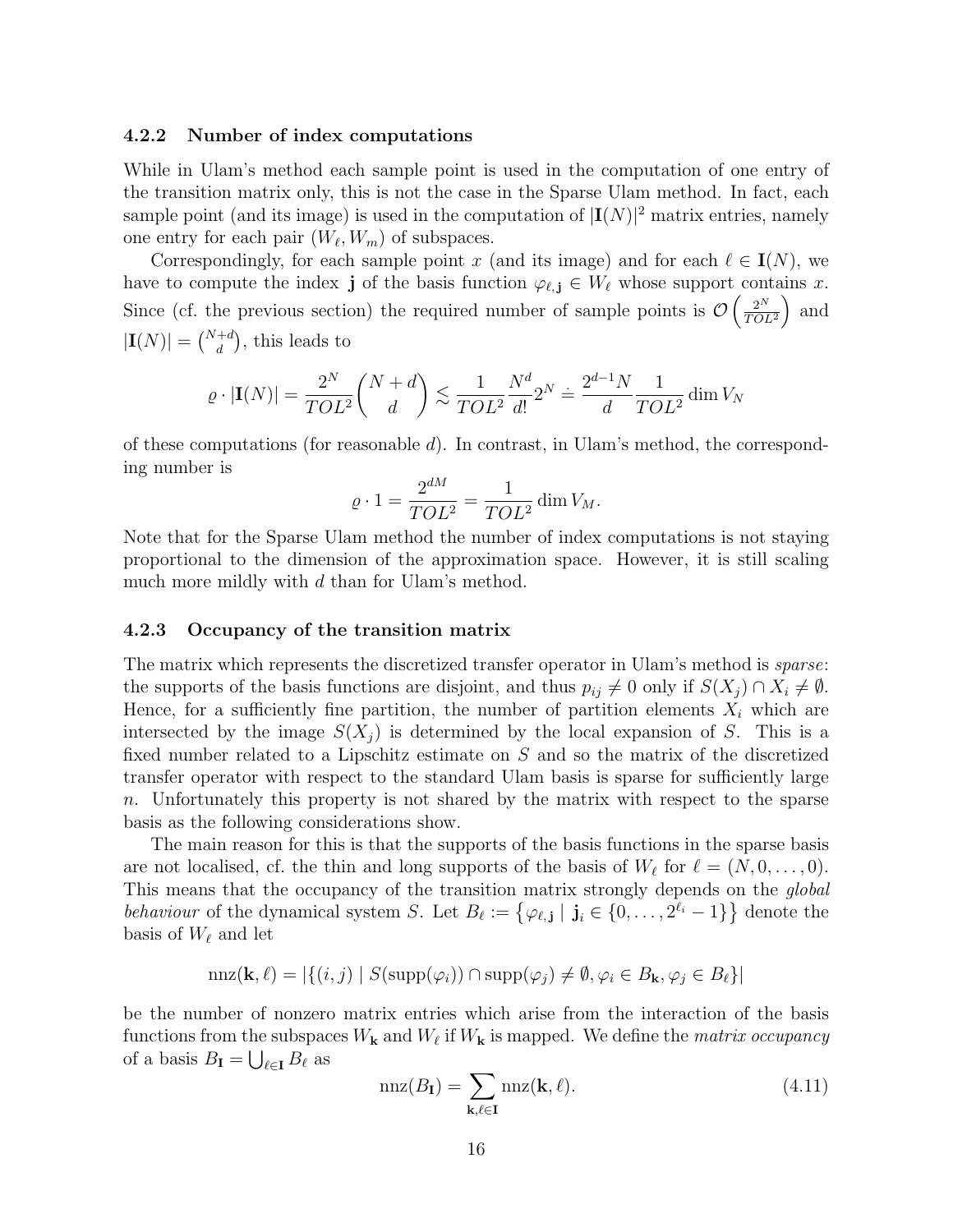In order to estimate  $nnz(\mathbf{k}, \ell)$  we employ upper bounds  $L_i$ ,  $i = 1, ..., d$ , for the Lipschitzconstants of S, cf. Figure [3.](#page-16-0) We obtain

#### Proposition 4.3:

$$
\max(\mathbf{k}, \ell) \le |B_{\mathbf{k}}| \prod_{i=1}^{d} \left[ \frac{L_i \cdot 2^{-\mathbf{k}_i + 1 - (\mathbf{k}_i = 0)}}{2^{-\ell_i + 1 - (\ell_i = 0)}} \right].
$$
\n(4.12)

 $L_{x}a_{x}$ 

 $\rightarrow$ 

**Lyay**

Proof. Since we have used upper bounds for the Lipschitz constants, one mapped box has at most the extension  $L_i \cdot 2^{-k_i+1-(k_i=0)}$  in the  $i^{th}$  dimension. Consequently, its support intersects with at most

$$
\left\lceil \frac{L_i \cdot 2^{-\mathbf{k}_i+1-(\mathbf{k}_i=0)}}{2^{-\ell_i+1-(\ell_i=0)}} \right\rceil
$$

**S**

**ay**

supports of basis functions from  $W_{\ell}$ .



<span id="page-16-0"></span>Remark 4.4: Numerical experiments suggest that the above bound approximates the matrix occupancy pretty well. However, it could be improved: [\(3.21\)](#page-9-2) shows that a matrix entry could still be zero even if  $\text{supp}(\varphi_i)$  and  $\text{supp}(P\varphi_j)$  intersect. This is e.g. the case if supp $(P\varphi_j)$  is included in a subset of supp $(\varphi_i)$ , where  $\varphi_i$  is constant (i.e. does not change sign). The property  $||Pf||_{L_1} = ||f||_{L_1}$  for  $f \geq 0$  and positivity (see [\[24\]](#page-22-11)) of P imply  $p_{ij} = 0$ , since  $\|\varphi_j^+\|$  $\left\| \frac{1}{j} \right\|_{L^1} = \left\| \varphi_j \right\|^2$  $\frac{1}{j}\Big\|_{L^{1}}.$ 

An asymptotic estimate. Let us examine  $nnz(\mathbf{k}, \ell)$  for  $\mathbf{k} = (0, \ldots, 0, N)$  and  $\ell =$  $(N, 0, \ldots, 0)$ . By taking all Lipschitz-constants  $L_i = 1$  we get

$$
\mathrm{nnz}(\mathbf{k},\ell) \gtrsim 2^{2N},
$$

 $\Box$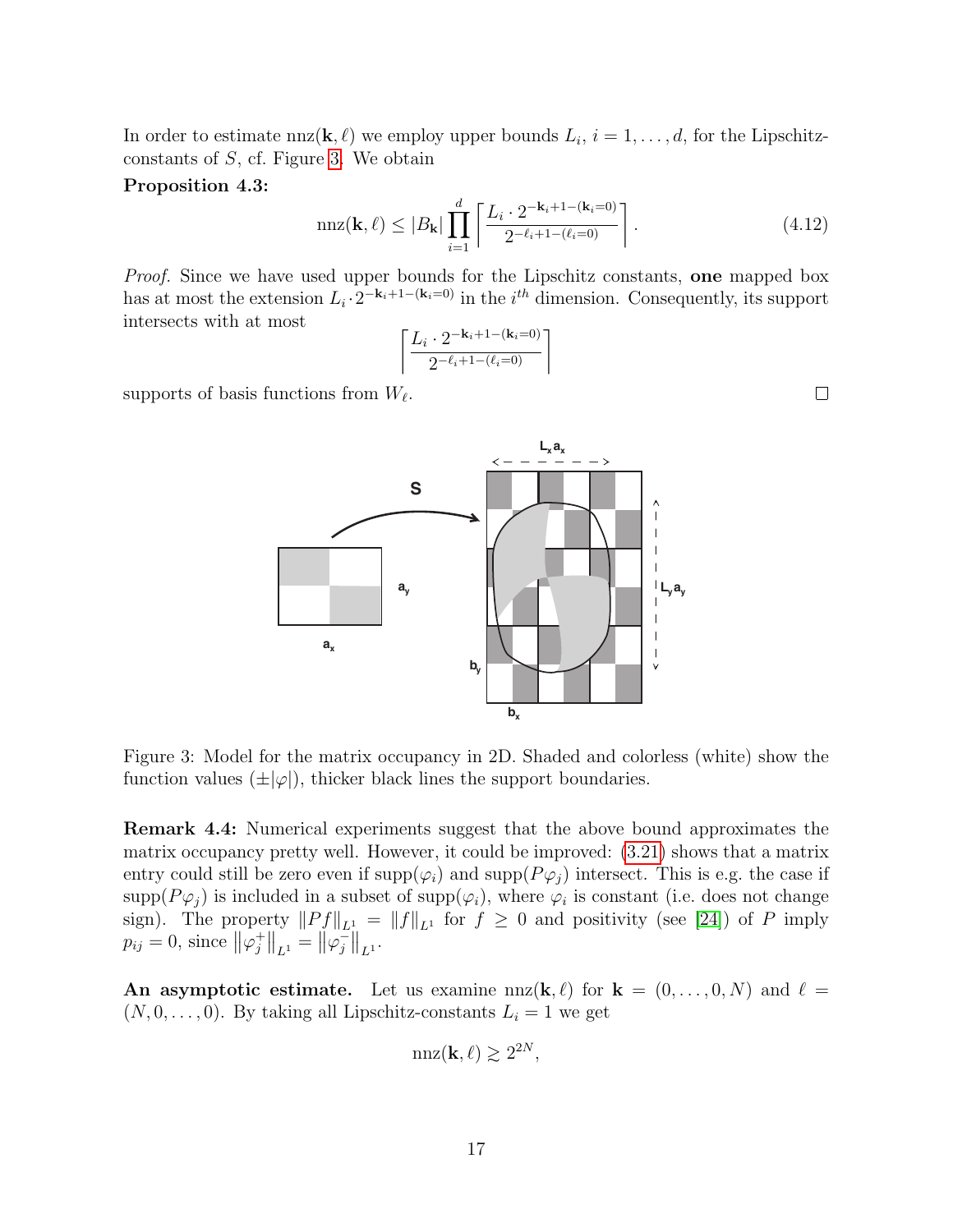since  $|B_{\mathbf{k}}| = 2^{N-1}$  and the image of each basis function from  $B_{\mathbf{k}}$  intersects with each basis function from  $B_{\ell}$ . Since  $|B_N| \approx N^{d-1}2^N$ , we get

$$
2^{2N} \le \max(B_N) \le N^{2d-2} 2^{2N}.\tag{4.13}
$$

The exponential term dominates the polynomial one for large  $N$ , so asymptotically we will not get a sparse matrix.

Does this affect the calculations regarding efficiency made above? As already mentioned, the error of Ulam's method is  $\varepsilon = \mathcal{O}(2^{-M})$  while its cost is  $2^{dM} = \mathcal{O}(\varepsilon^{-d})$ . Assuming that the Sparse Ulam method has the same error  $\varepsilon = \mathcal{O}(N^{d-1}2^{-N})$ , its worst-case cost is

$$
\mathcal{O}(N^{2d-2}2^{2N}) \lesssim \varepsilon^{-2} N^{4d-4} \lesssim \varepsilon^{-2} \log(\varepsilon^{-1})^{4d-4},
$$

where we used  $N^{d-1}2^{-N} \leq 2^{-N/2}$ , which leads to  $\log(\varepsilon) \leq -N$ . Clearly, this means – similarily to subsection  $4.1$  – partially overcoming the curse of dimensionality. Even in the most optimistic case, ie. the costs are of  $\mathcal{O}(2^{2N})$ , we have at least  $\mathcal{O}(\varepsilon^{-2}N^{2d-2})$  costs, so the sparse-Ulam-method is efficienter than Ulam's, only if  $d \geq 3$ .

### <span id="page-17-0"></span>5 Numerical examples

### 5.1 A 3d expanding map

We compare both methods by approximating the invariant density of a simple three dimensonal map. Let  $S_i : [0,1] \to [0,1]$  be given by

$$
S_1(x) = 1 - 2|x - 1/2|,
$$
  
\n
$$
S_2(x) = \begin{cases} 2x/(1-x), & x < 1/3 \\ (1-x)/(2x), & \text{else,} \end{cases},
$$
  
\n
$$
S_3(x) = \begin{cases} 2x/(1-x^2), & x < \sqrt{2} - 1 \\ (1-x^2)/(2x), & \text{else,} \end{cases}
$$

and  $S : [0, 1]^3 \rightarrow [0, 1]^3$  be the tensor product map

$$
S(x) = (S_1(x_1), S_2(x_2), S_3(x_3))^\top,
$$

where  $x = (x_1, x_2, x_3)^\top$ . This map is expanding and its unique invariant density is given by

$$
h(x) = \frac{8}{\pi (1 + x_3^2)(1 + x_2)^2}.
$$

 $(cf. [13]).$  $(cf. [13]).$  $(cf. [13]).$ 

We approximate h by Ulam's method on an equipartition of  $2^{3M}$  boxes for  $M = 4, 5, 6$ as well as by the Sparse Ulam method on levels  $N = 4, 5, 6$  $N = 4, 5, 6$  $N = 4, 5, 6$ . Figure 4 shows the  $L<sup>1</sup>$ error for both methods in dependence of the number of sample points (left) as well as the number of index computations along these curves (right). While the Sparse Ulam method requires almost three orders of magnitude fewer sample points than Ulam's method, the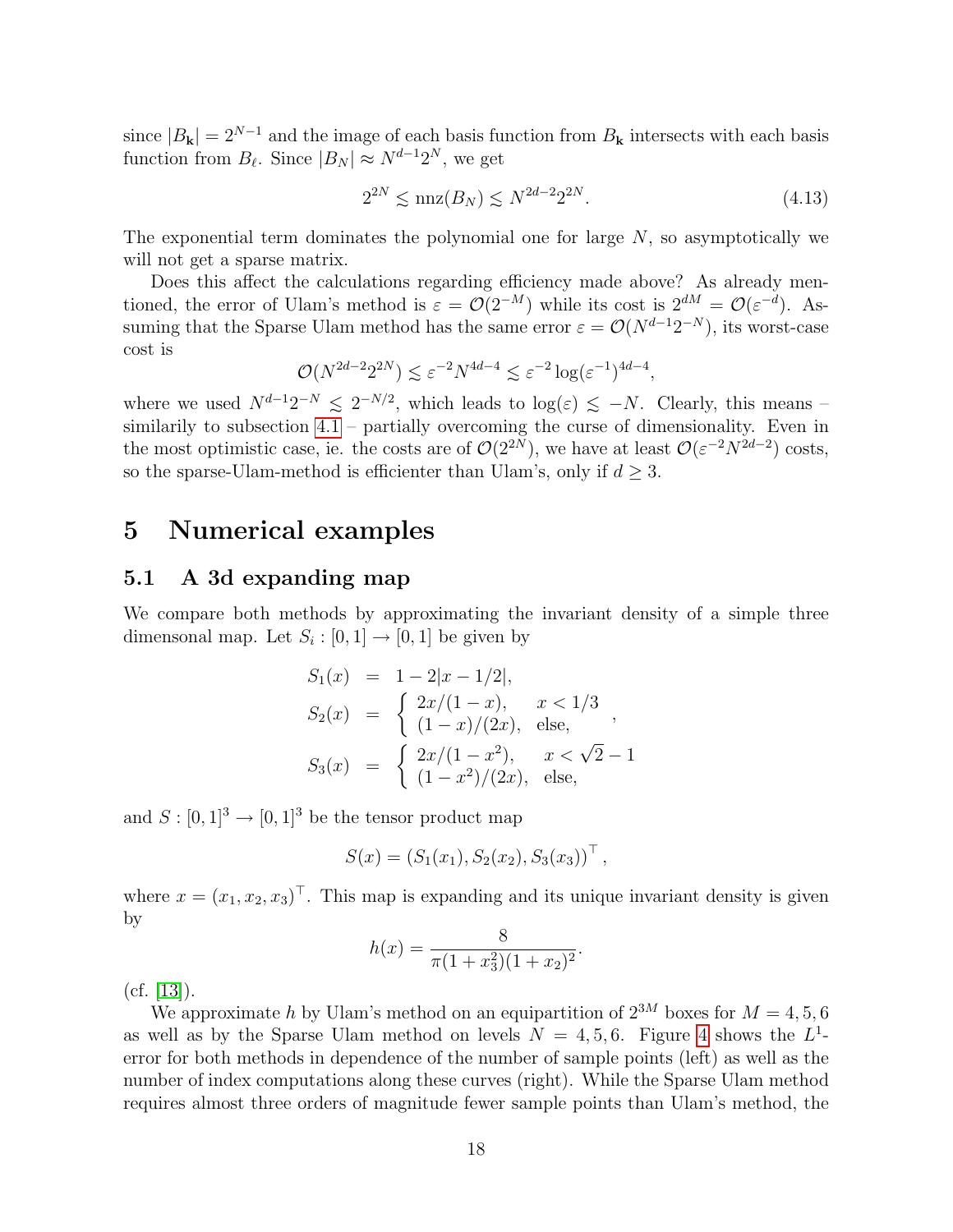

<span id="page-18-0"></span>Figure 4: Left:  $L^1$ -error of the approximate invariant density in dependence on the number of sample points for levels  $N, M = 4, 5, 6$ . Right: Corresponding number of index computations.

number of index computations is roughly comparable. This is in good agreement with our theoretical considerations in sections [4.2.1](#page-14-0) and [4.2.2.](#page-15-0)

In Figure [5](#page-18-1) we show the dependence of the  $L^1$ -error on the number of nonzeros in the transition matrices for levels  $M, N = 3, \ldots, 6$ . Again, the Sparse Ulam method is ahead of Ulam's method by almost an order of magnitude.



<span id="page-18-1"></span>Figure 5:  $L^1$ -error of the approximate invariant densities in dependence on the number of nonzeros in the transition matrices.

### 5.2 A 4d conservative map

In a second numerical experiment, we approximate a few dominant eigenfunctions of the transfer operator for an area preserving map. Since the information on almost invariant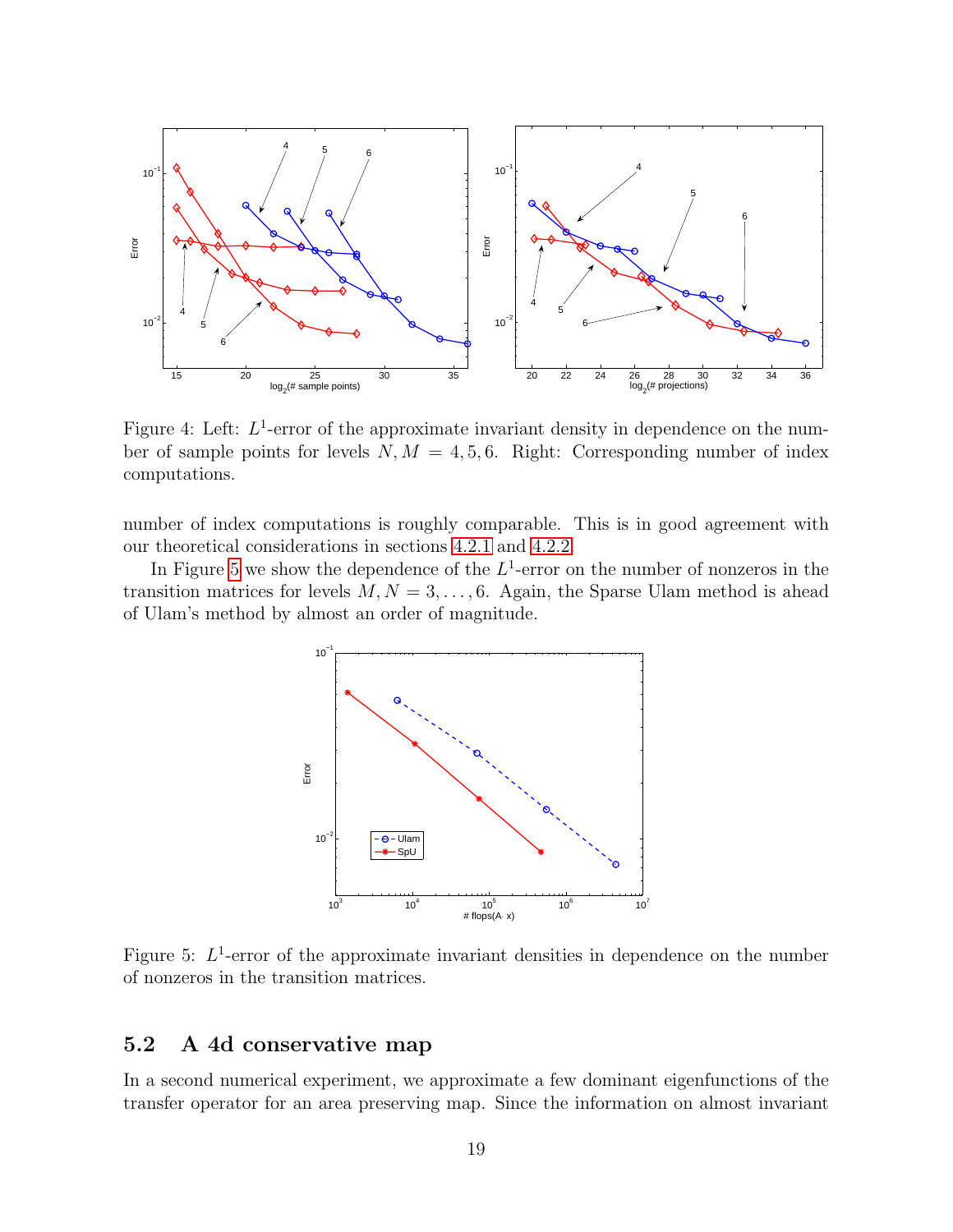sets does not change [\[17\]](#page-21-10) (but the eigenproblem becomes easier to solve) we here consider the symmetrized transition matrix  $\frac{1}{2}(P + P^{\top})$ , cf. also [\[22\]](#page-22-12).

Consider the so called *standard* map  $S_\rho : [0,1]^2 \to [0,1]^2$ ,

$$
(x_1, x_2)^{\top} \mapsto (x_1 + x_2 + \rho \sin(2\pi x_1) + 0.5, x_2 + \rho \sin(2\pi x_1))^{\top} \mod 1,
$$

where  $0 < \rho < 1$  is a parameter. This map is *area preserving*, i.e. the Lebesgue measure is invariant w.r.t.  $S_{\rho}$ . Figure [6](#page-19-1) shows approximations of the eigenfunctions at the second largest eigenvalue of  $S_\rho$  for  $\rho = 0.3$  (left) and  $\rho = 0.6$  (right) computed via Ulam's method on an equipartition of  $2^{2.6}$  boxes (i.e. for  $M = 6$ ).



<span id="page-19-1"></span>Figure 6: Eigenfunction of the symmetrized transition matrix at the second largest eigenvalue for the standard map. Left:  $\rho = 0.3$ ,  $\lambda_2 = 0.97$ , right:  $\rho = 0.6$ ,  $\lambda_2 = 0.93$ .

We now define  $S : [0, 1]^4 \to [0, 1]^4$  by

$$
S=S_{\rho_1}\otimes S_{\rho_2},
$$

with  $\rho_1 = 0.3$  and  $\rho_2 = 0.6$ . Note that the eigenfunctions of S are tensor products of the eigenfunctions of the  $S_{\rho_i}$ . This is reflected in Figures [7](#page-20-6) and [8](#page-20-7) where we show the eigenfunctions at the two largest eigenvalues, computed by the Sparse Ulam method on level  $N = 8$ , using  $2^{24}$  sample points overall. Clearly, each of these two is a tensor product of the  $(2d)$  eigenfunction at the second largest eigenvalue with the  $(2d)$  invariant (i.e. constant) density.

Figure [9](#page-21-11) shows an eigenfunction for which both factors of the tensor product are non-constant. The resolution of this eigenfunction seems worse than for those with one constant factor. In fact, for an approximation of an eigenfunction which is constant with respect to, say,  $x_3$  and  $x_4$  it suffices to consider subspaces  $W_\ell$  with  $\ell = (\ell_1, \ell_2, 0, 0)$ . All other coefficients are zero, the problem reduces to a two-dimensional one and so the eigenfunctions are not perturbed by basis functions varying in the  $x_3$  and  $x_4$  directions.

# References

<span id="page-19-0"></span>[1] G. D. Birkhoff. Proof of the ergodic theorem. Proc. nat. Acad. Sci. U.S.A., 17:650–660, 1931.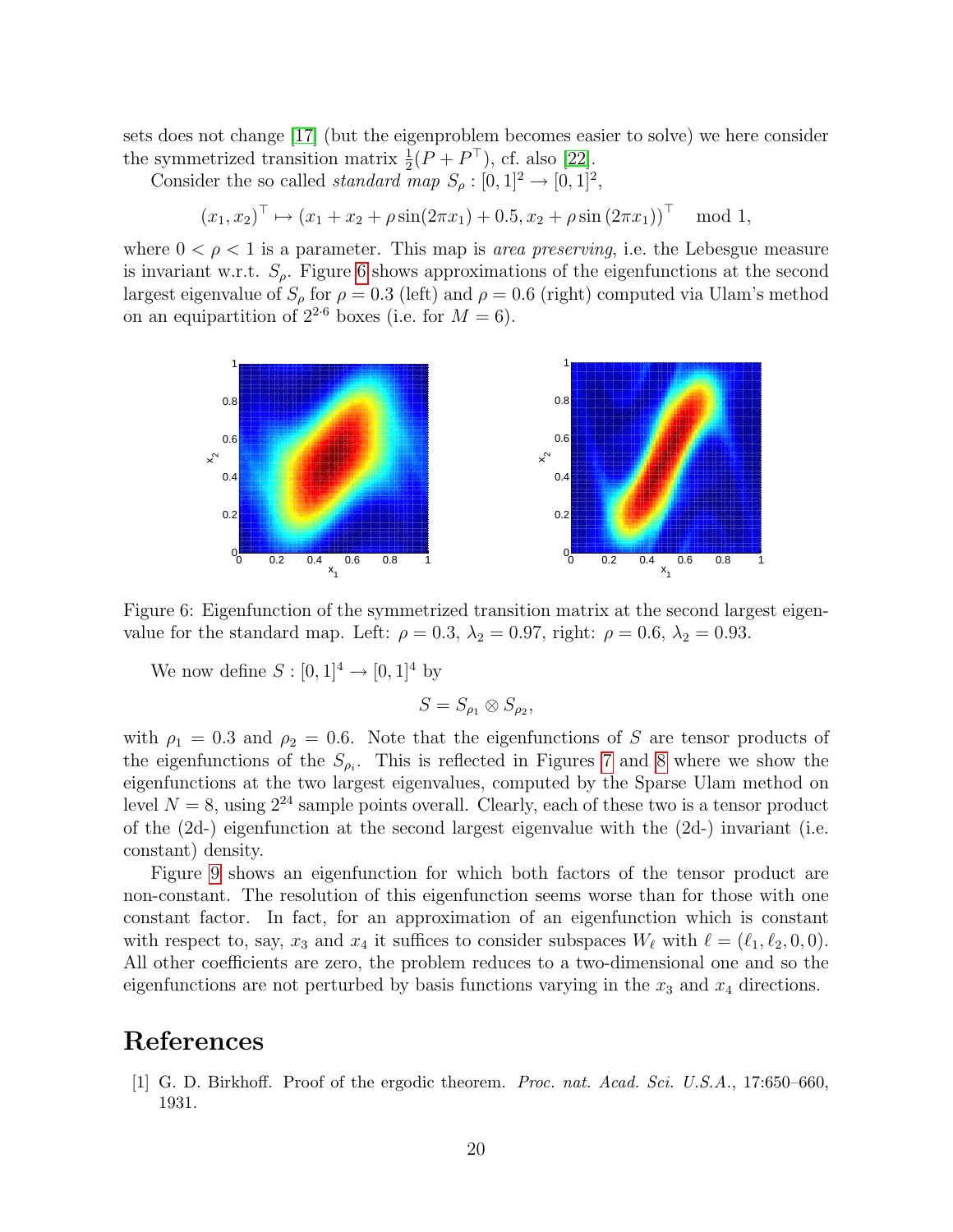

Figure 7: Approximate eigenfunction at  $\lambda_2 = 0.97$ . Left:  $v_2(\cdot, \cdot, x_3, x_4)$  for fixed  $x_3, x_4$ , right:  $v_2(x_1, x_2, \cdot, \cdot)$  for fixed  $x_1, x_2$ .

<span id="page-20-6"></span>

<span id="page-20-7"></span>Figure 8: Approximate eigenfunction at  $\lambda_2 = 0.93$ .

- <span id="page-20-1"></span>[2] H.-J. Bungartz and M. Griebel. Sparse grids. Acta Numerica, 13:1–123, 2004.
- <span id="page-20-4"></span>[3] M. Dellnitz, G. Froyland, and O. Junge. The algorithms behind GAIO-set oriented numerical methods for dynamical systems. In Ergodic theory, analysis, and efficient simulation of dynamical systems, pages 145–174, 805–807. Springer, Berlin, 2001.
- <span id="page-20-2"></span>[4] M. Dellnitz and A. Hohmann. The computation of unstable manifolds using subdivision and continuation. In H. Broer, S. van Gils, I. Hoveijn, and F. Takens, editors, Nonlinear Dynamical Systems and Chaos, pages 449–459. Birkhäuser, PNLDE 19, 1996.
- <span id="page-20-3"></span>[5] M. Dellnitz and A. Hohmann. A subdivision algorithm for the computation of unstable manifolds and global attractors. Numer. Math., 75(3):293–317, 1997.
- <span id="page-20-5"></span>[6] M. Dellnitz and O. Junge. An adaptive subdivision technique for the approximation of attractors and invariant measures. Comput. Vis. Sci., 1(2):63–68, 1998.
- <span id="page-20-0"></span>[7] M. Dellnitz and O. Junge. On the approximation of complicated dynamical behavior. SIAM J. Numer. Anal., 36:491–515, 1999.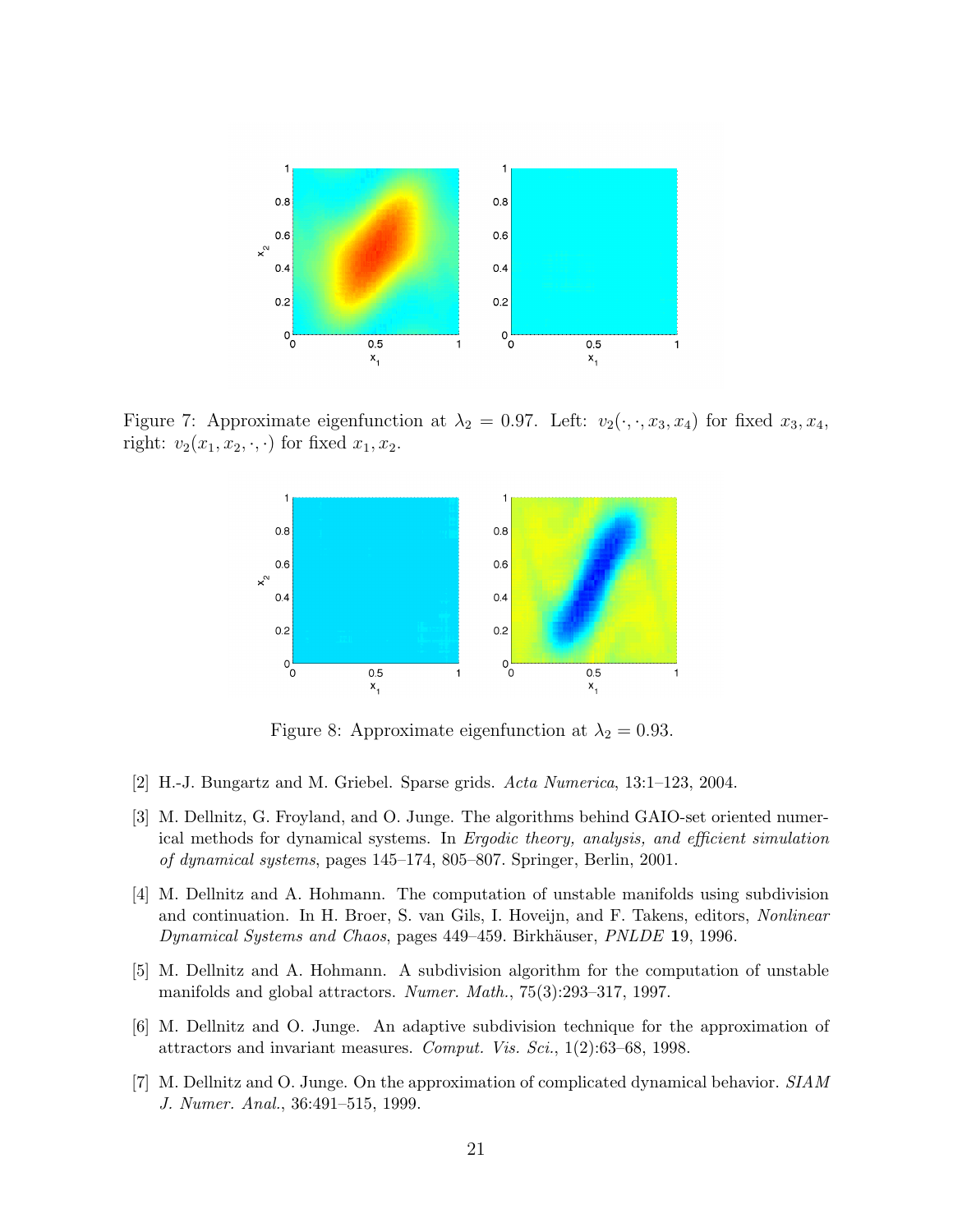

<span id="page-21-11"></span>Figure 9: Approximate eigenfunction at  $\lambda = 0.80$ .

- <span id="page-21-7"></span>[8] M. Dellnitz and O. Junge. Set oriented numerical methods for dynamical systems. In Handbook of dynamical systems, Vol. 2, pages 221–264. North-Holland, Amsterdam, 2002.
- <span id="page-21-0"></span>[9] P. Deufthard, M. Dellnitz, O. Junge, and C. Schütte. Computation of essential molecular dynamics by subdivision techniques. Deuflhard, Peter (ed.) et al., Computational molecular dynamics: challenges, methods, ideas. Springer. Lect. Notes Comput. Sci. Eng. 4, 98-115, 1999.
- <span id="page-21-1"></span>[10] P. Deufthard and C. Schütte. Molecular conformation dynamics and computational drug design. In Applied mathematics entering the 21st century, pages 91–119. SIAM, Philadelphia, PA, 2004.
- <span id="page-21-3"></span>[11] J. Ding, Q. Du, and T. Y. Li. High order approximation of the Frobenius-Perron operator. Appl. Math. Comp., 53:151–171, 1993.
- <span id="page-21-2"></span>[12] J. Ding and T.-Y. Li. Markov finite approximation of the Frobenius-Perron operator. Nonlin. Anal., Theory, Meth. & Appl., 17:759–772, 1991.
- <span id="page-21-5"></span>[13] J. Ding and A. Zhou. Finite approximations of Frobenius-Perron operators. A solution of Ulam's conjucture on multi-dimensional transformations. Physica D, 92:61–68, 1996.
- <span id="page-21-8"></span>[14] W. Feller. An introduction to probability theory and its applications, volume 2. Wiley, 2. edition, 1971.
- <span id="page-21-4"></span>[15] G. Froyland. Finite approximation of Sinai-Bowen-Ruelle measures for Anosov systems in two dimensions. Random Comp. Dyn., 3(4):251–263, 1995.
- <span id="page-21-6"></span>[16] G. Froyland. Approximating physical invariant measures of mixing dynamical systems in higher dimensions. Nonlinear Analysis, Theory, Methods, & Applications, 32(7):831–860, 1998.
- <span id="page-21-10"></span>[17] G. Froyland. Statistically optimal almost-invariant sets. Phys. D, 200(3-4):205–219, 2005.
- <span id="page-21-9"></span>[18] M. Griebel, P. Oswald, and T. Schiekofer. Sparse grids for boundary integral equations. Numerische Mathematik, 83(2):279–312, 1999.